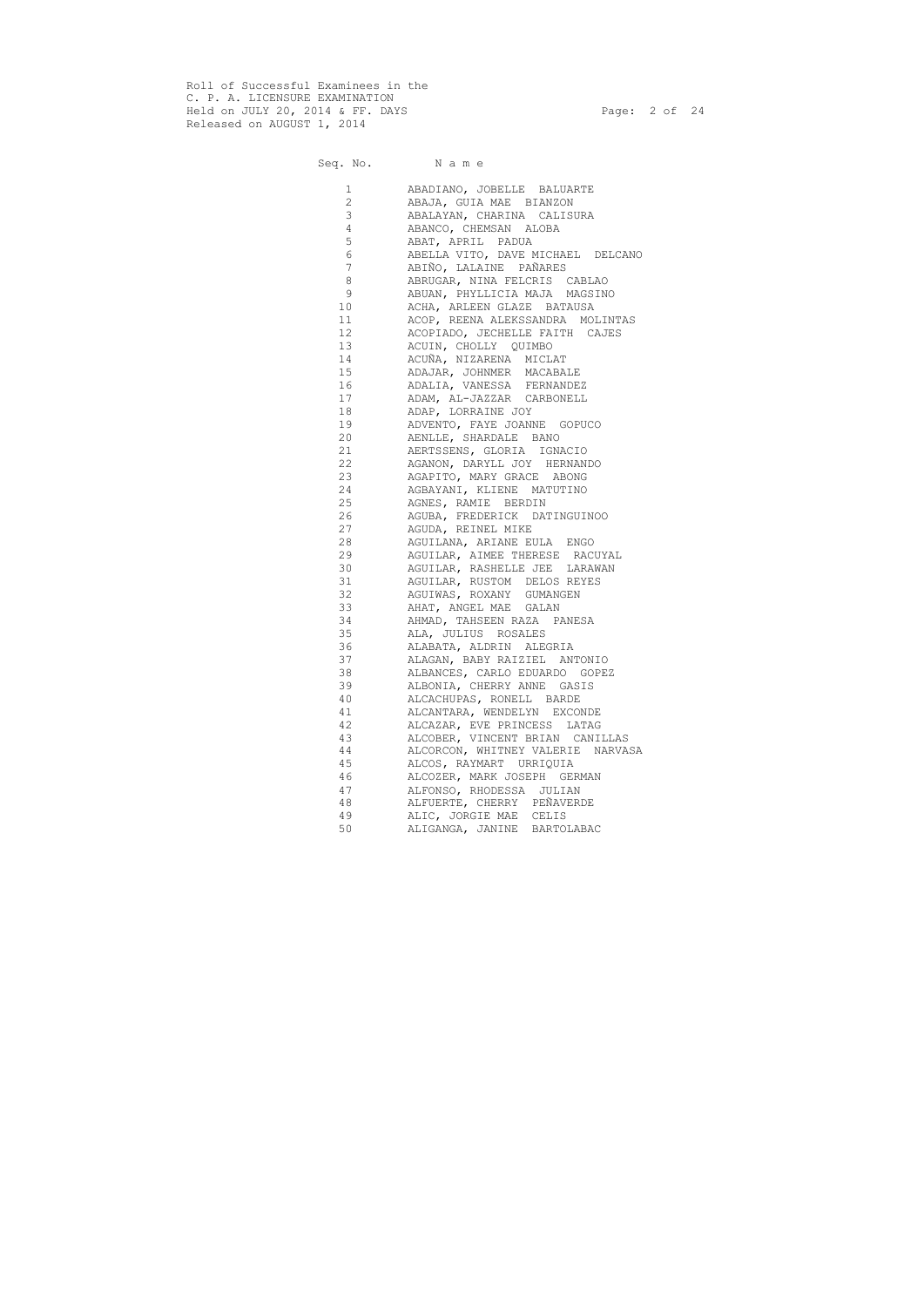Roll of Successful Examinees in the C. P. A. LICENSURE EXAMINATION Held on JULY 20, 2014 & FF. DAYS Page: 3 of 24 Released on AUGUST 1, 2014

Seq. No. Name 51 ALIMO-OT, ARMARIE ARAC 52 ALINDOGAN, KERVIN JAN GARCIA 53 ALMARIO, ARVEE JASON ANDALAJAO<br>54 ALMENDRAS, CLAIRE ANNE VELASCO ALMENDRAS, CLAIRE ANNE VELASCO 55 ALOJADO, JELLINE PATRICIA LIMSUI 56 ALPAJARO, MICHAEL ANTHONY RONDEZ 57 ALPAÑO, JAMES ANTHONY SISON 58 ALVAREZ, MARK GERALD CETRON 59 ALVAREZ, RALPH TELOREN 60 AMADEO, SHIRLEY MANE MARIMON 61 AMAR, ROMMEL PINES 62 AMBE, JERALD CATAMCO 63 AMISOLA, CHRISTINE JOY MAGTANGOB 64 AMIZOLA, MICHELL ROSE RICAFORT 65 ANAS, CES JESYL LOMOCSO 66 ANCHETA, CAROLYN ROSE VILLAFLOR 67 ANCHETA, JAY RALPH ALEA 68 ANCOG, DEMAR SANDIMAS 69 ANDES, MA MARTHA TRINIDAD LANDIG 70 ANDRES, CZARINA ISAH RIVERA 71 ANDRES, LIZEL LORENZO 72 ANDULAN, ALVIN CORONEL 73 ANEÑON, JOHNELYN ALBOS 74 ANG, MICHELLE JASMINE SOLIS 75 ANG, REIAN EDNER RAEL 76 ANGELES, JENICA MURILLA 77 ANGHAG, WENELYN SAGARIO 78 ANGULO, JUSTINE MARIE RATILLA 79 ANIBAN, LOUIS TIDEN 80 ANOC, ELMAR GICOLE 81 ANTATICO, VALERIE GRACE 82 ANTECRISTO, WILLY YANO 83 ANTONIO, CERELYN UDACION 84 APAO, MARIA RENALIE SALINO 85 APATAN, MIKKO PAOLO TABIOS 86 APIL, JULIO LAOAGAN 87 APOR, FRANK JOSEPH LERION 88 APOSTOL, MARIA BAUFEL SACAYAN 89 AQUILER, RICHARD CORNELIO 90 AQUINO, CHRISTINE DE LA CRUZ 91 AQUINO, GARTH JASPER GOPEZ 92 AQUINO, JASON REESE LACPAP 93 AQUINO, SARAH JANE PALAMO 94 ARABIT, RR ARROZ 95 ARAGON, DEBBIE RELLETA 96 ARANDEZ, MARY GRACE ROLA 97 ARAO, ANGELICA VILLANUEVA 98 ARAQUE, ALYSSA DE GUZMAN 99 ARCILLA, RAMONA DIVINAGRACIA

100 ARDILLOS, NERISSA ANNE BACUDO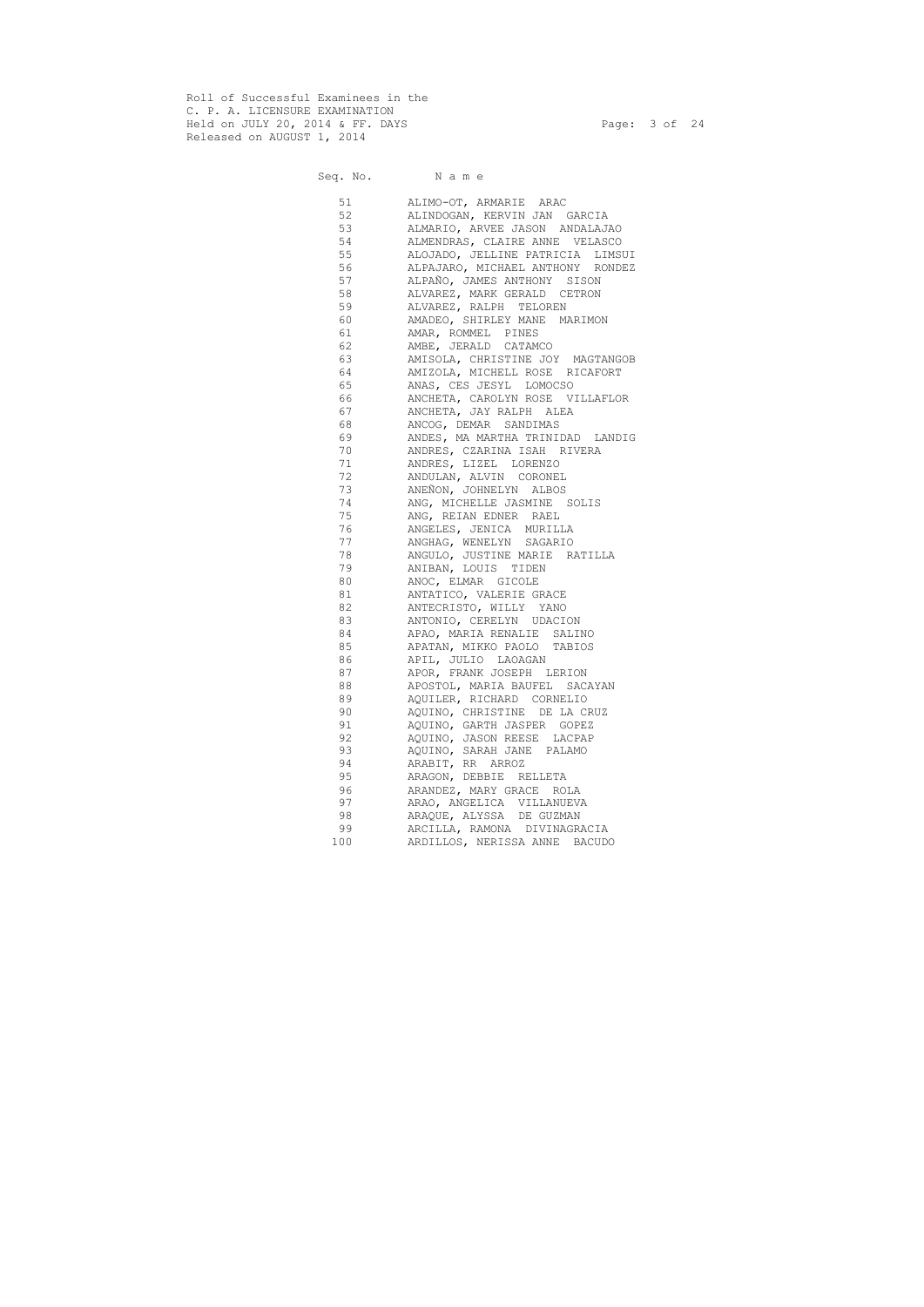Roll of Successful Examinees in the C. P. A. LICENSURE EXAMINATION Held on JULY 20, 2014 & FF. DAYS Page: 4 of 24 Released on AUGUST 1, 2014

# Seq. No. Name 101 AREVALO, LOUISE JOY GEPOLONGCA 102 ARIOLA, EMERSON GAGALANG 103 ARMONIA, ENA CHARLEEN CALANGI 104 ARRIESGADO, DIEZA FE SITCHON 105 ASIDOY, CYRUZ GENEREY GALINDO 106 ASIS, LYNDON GIGANTO 107 ATIENZA, CYRUS ATAYDE 108 ATIENZA, DONNALENE JANE ARAJA 109 AUSTRIA, ARDEEN CHIARA MATEO 110 AVENDAÑO, CATHERINE LLANERA 111 AYAG, FELISA NEGRIDO 112 AYING, ANALOU MATIDIOS 113 AYO, JOHNSEAN SABEJON 114 AÑONUEVO, MARY JANE BAYKIN 115 BABAEL, JOYCE ANN GARCIA 116 BABATID, MARY ANN ADLAWAN 117 BACAN, ELDEN SALAZAR 118 BACCAY, EFREN JR TANAP 119 BACHINICHA, JULIE PEARL ACERO 120 BACULFO, LEERENA LECAROS 121 BACUS, BEN PATRICK ASOMBRADO 122 BAGASALA, AREL NICDAO 123 BAGSAO, BEA GAYUCHAN 124 BALAG, JESNER BRIOL 125 BALAGTAS, LEONALYN DELOS SANTOS 126 BALBA, FITZ GERALD TOLIN 127 BALDERAS, ANNA RICHELDA BOADO 128 BALDO, RONA LUMBERIO 129 BALISI, JOVILYN ANDRES 130 BALLADA, JANICE JOY LACONSAY 131 BALLADO, JOMAIMA ATOK 132 BALLESTEROS, LENNY TALACAN 133 BALLON, RESVELYN 134 BALNEG, KATREEN LIM 135 BALUNDAY, PAOLA BOTE 136 BANAN, RAQUEL MAMARIL 137 BANDOLON, DONNA LUDO 138 BANGAY, MICHELLE ANN HOLGADO 139 BANTILAN, MARK KELLY LIM 140 BANTUG, DARELL LOUIS BALCEDA 141 BARADIA, CHRISTINE MAPULA 142 BARNACHEA, JOHN DAVID SALAZAR 143 BARRETTO, EULANIE VILLATE 144 BARRIENTOS, KRISTINE VENTURA 145 BARRIETA, MARVIN ESCLETO 146 BARROZO, JOANNA MARIE LIM 147 BARROZO, SARAH LEE DIPAS 148 BARTOLOME, ANNA KOSETTE ESTRELLA 149 BARTOLOME, JEM SALVADOR 150 BASALO, MA DIOCHEL CORTEZ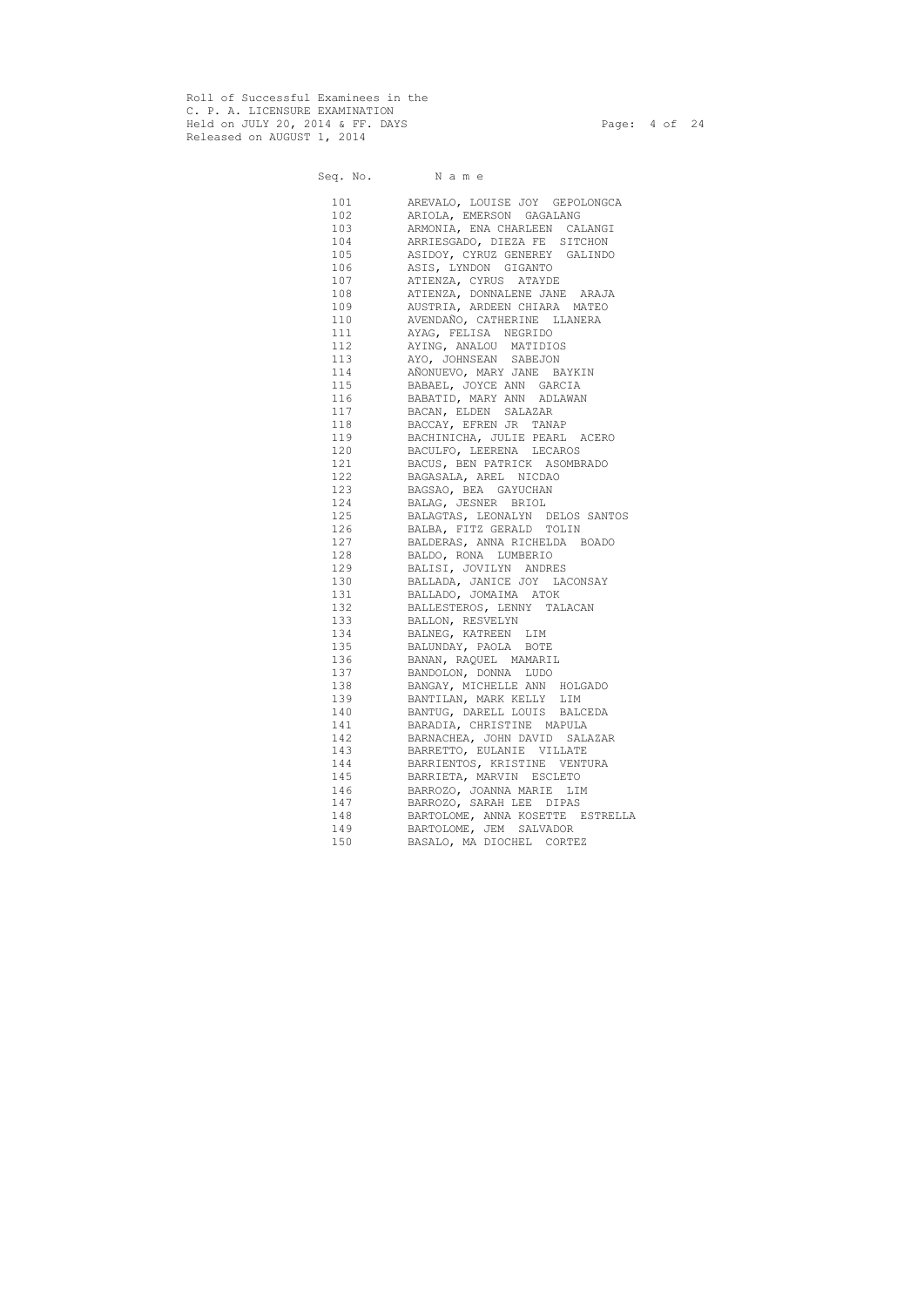Roll of Successful Examinees in the C. P. A. LICENSURE EXAMINATION Held on JULY 20, 2014 & FF. DAYS Page: 5 of 24 Released on AUGUST 1, 2014

Seq. No. Name

 151 BATARA, FAIDAH PAISAL 152 BAUD, SITTIE RAINNIE MACMAC 153 BAUTISTA, IRISH DE GUZMAN 154 BAUTISTA, MARK CONRAD BUENAVENTURA 155 BAWISAN, GERALD PATIAN 156 BAYONA, FRANCIS EMMANUEL PANIQUE 157 BEDING, RAYMUND YANGKIN 158 BEDRIJO, ALYSSA LACQUIAN 159 BEJARASCO, JUANITA DELA PEÑA 160 BELANISO, JASON KRISTOFFER GO 161 BELINGON, LOIS BUMOHYA 162 BELINO, MERFRED BUGTONG 163 BELTRAN, REY PHILIP LAURETA 164 BERBAÑO, KEVIN JOSEPH CANLAS 165 BERNARDINO, AARON JOSHUA SARILE 166 BERNARDINO, JENNIFER JOY PIGA 167 BESAGA, RITA GRACE TRONGCO 168 BESANA, GECILLE ANDRADE 169 BETE, ELCARYN CALABRIA 170 BICERA, KLEIN ANNE BERNAL 171 BICHARA, ALVIN MARALLAG 172 BILOG, GILBERTO II VARIAS 173 BILOG, GRACE ASHLEY FRANCO 174 BINLAYO, RICHELLE TUGBO 175 BIO, JANINE DISCALSO 176 BIO, JEFFREY BUBAN 177 BIWANG, KATHLEEN ANN BACOR 178 BLANCAVER, MA CHARISSE ROSERO 179 BLAZA, PAUL PAJE 180 BODONG, ALICE DAYSO 181 BOHOL, BRYAN DACAYNOS 182 BOLO, GENEVEV PAGADOR 183 BOLONIAS, MARK ANTHONY VILLAMOR 184 BONCODIN, CHARMAINE BATALLER 185 BONGATO, ROWELMA GONZAGA 186 BONIFACIO, MARK JOSEPH GERAGA 187 BONILLA, WEA DOROTHY BONILLA 188 BOONGALING, NATHANIEL ALARCON 189 BORBE, KLARA DENNISE REDUBLO 190 BORJA, RUBY JANE ENARIO 191 BORJA, SHERRY MAE GIANAN 192 BORLONGAN, DIANNE DE GUZMAN 193 BORROMEO, FEVI IRIS GABINETE 194 BORROMEO, FRANCINE QUEZ DELEÑA 195 BRAZIL, CERISE FAE LUZ CAÑETE 196 BREBANTE, JAMERLAN VILLANUEVA 197 BRIONES, RHODA BUDIONGAN 198 BRIZ, MARRIEL RESURRECCION 199 BRUNO, DIVINA AMOR ASUNCION 200 BUAQUEN, VALERIE MAE TUPA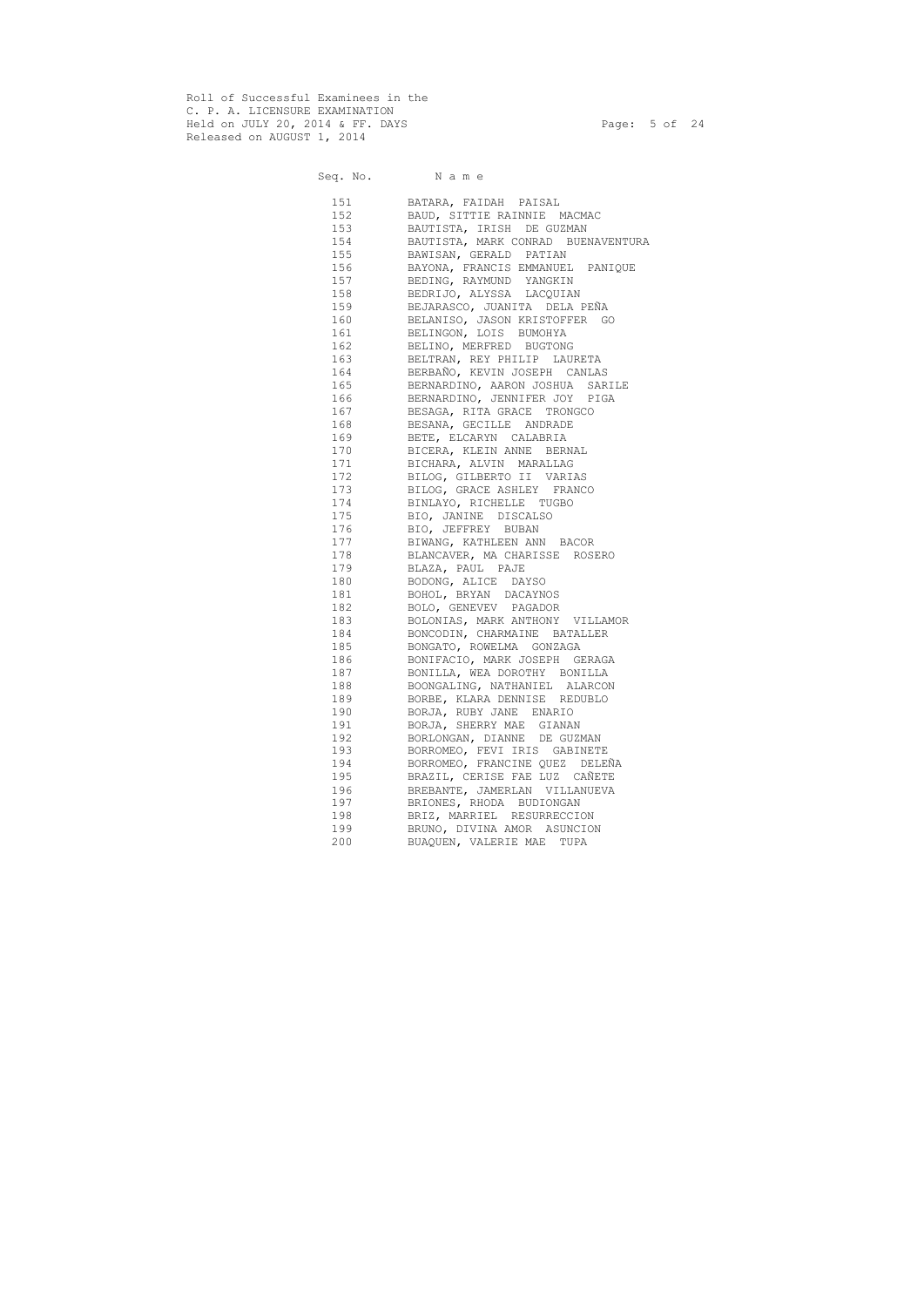Roll of Successful Examinees in the C. P. A. LICENSURE EXAMINATION Held on JULY 20, 2014 & FF. DAYS Page: 6 of 24 Released on AUGUST 1, 2014

# Seq. No. Name 201 BUDLONG, SARAH MAE VILLASAN 202 BUENA-AGUA, GILLIAN ALYSSA ALBERTO 203 BUENAVENTURA, MYLES IBUAN 204 BUENO, JAYZEL JOYCE BALINTAG 205 BUGUINA, KHRISTIAN DALLE CLARAVALL 206 BUISAN, NESTINE PASALO 207 BULAN, KATHLENE MAE VILLANUEVA 208 BULLINA, HERO JOHN CABAÑAL 209 BUNTAG, NOEL 210 BUSALLA, ANN ROCHELLE CARREON 211 CABALZA, SHARMAINE BAGO 212 CABANSAG, NONIE CONTAPAY 213 CABANTAC, MONICA MARI JASTINE PEPINO 214 CABATAC, JOHNRYAN ANTHONY QUILO 215 CABIOS, RAPHAEL BARNIDO 216 CABRERA, ALLAN PAULO ARGUELLES 217 CABRERA, JESSICA MARIE MONTARDE 218 CABRERA, THERENZY ANNE MENDOZA 219 CABUNDOC, FRANCIS RIENARD PACAMPARA 220 CACANANTA, ROSEMARIE PELAEZ 221 CACUT, AIZA MANGOSING 222 CADABOK, HAYANISSAH SARIP 223 CADETE, MA JAYSAN DASEL TEAÑO 224 CADINGLA, LORRAINE BANDONILL 225 CAGAOAN, MARICRIS MANAHON 226 CALADES, MITCHELLE "MAY" ABLAY 227 CALAMAAN, FAYE TIRADO 228 CALAMBRO, RIZAMEA ABUELO 229 CALDERON, JEANLY MAE LOZADA 230 CALIBO, JEAN DREY PEREZ 231 CALIMLIM, INGRID CHIARINA CUBILLAS 232 CALMERIN, KENETH CAESAR CUBO 233 CAMACHO, REDGEE REYES 234 CAMADDU, KC-LYN DIMARANAN 235 CAMPOAMOR, MICHAEL DAVE SENO 236 CANCINO, ISAAC CHRISTOPHER JAVELLANA 237 CANIBAN, IVY MAE ANTONETTE DIZON 238 CANLAS, KEVIN RICHARD UY 239 CANOY, HAZEL ARIANNE RAFANAN 240 CAPUL, ARCHIBALD SARMIENTO 241 CARAG, SUNSHINE BERNADETTE AGBAYANI 242 CARAMTO, CARL RUDOLPH ECLARINO 243 CARANTO, MONICA MENDOZA 244 CARBONEL, PHIL CLINTON GARGANTA 245 CARDONA, JEROME CARGAMENTO 246 CARIAGA, JESSICA BUENACOSA 247 CARLET, CLARISSE OYOS 248 CARLON, KATRINA VELASCO 249 CARON, KENNETH VELAYO 250 CARREON, DIANA PELAGIO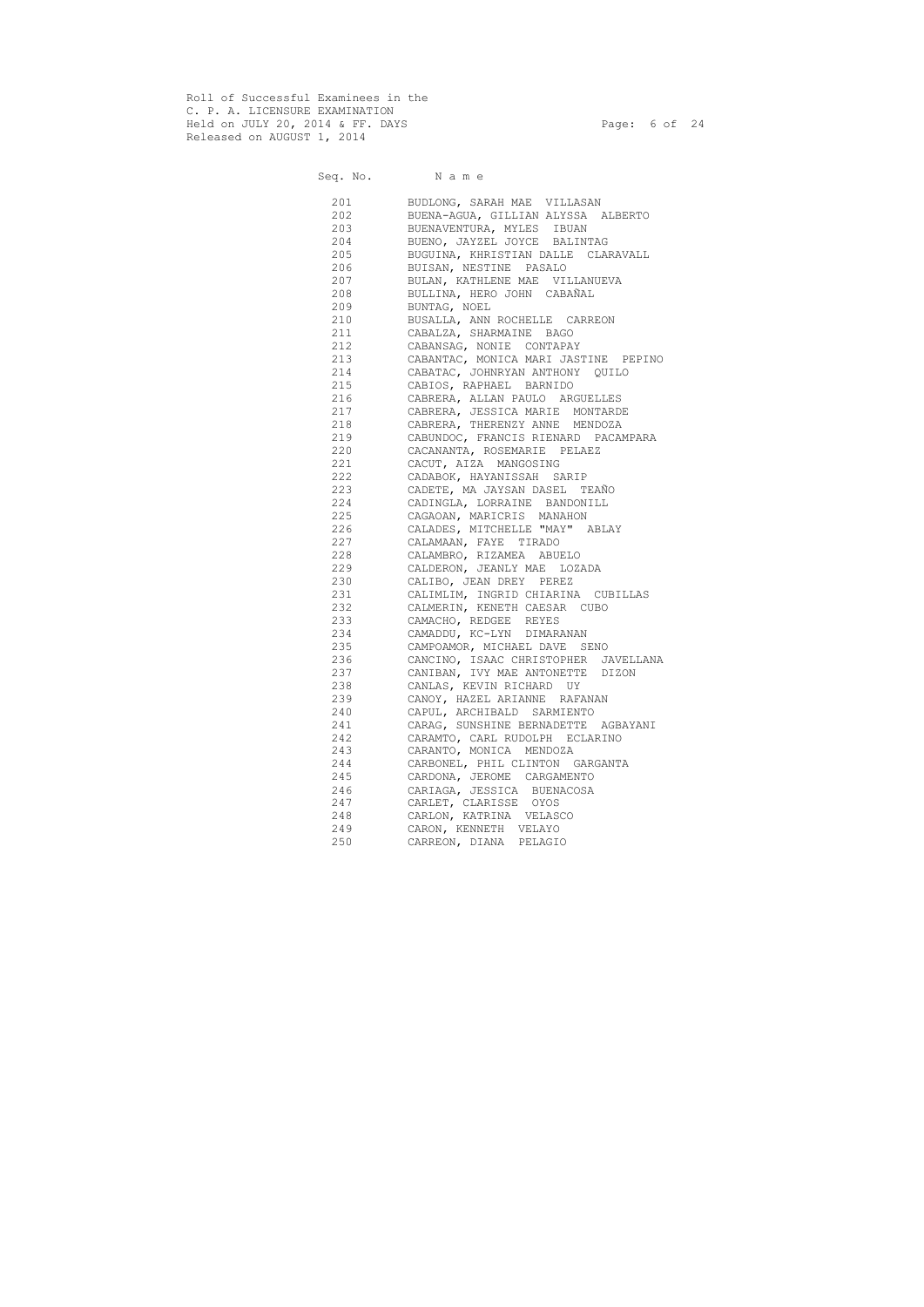Roll of Successful Examinees in the C. P. A. LICENSURE EXAMINATION Held on JULY 20, 2014 & FF. DAYS Page: 7 of 24 Released on AUGUST 1, 2014

# Seq. No. Name 251 CARREON, ERIKA NINA REYES 252 CARVAJAL, MA TAMMY GRAZZE TAN 253 CARVAJAL, MONIQUE ANGELIT MALLARI 254 CASCON, CHERRY LYN ROASOL 255 CASINGAL, CHERRI ROSE DE GUZMAN 256 CASIÑO, ROVELYN YUBAL 257 CASPE, MA JOYSE CLAIRE QUIMINALES 258 CASTAÑARES, SHELESH MERCADO 259 CASTAÑEDA, MARY MERIELLE SANCHEZ 260 CASTAÑEDA, MARYCRIS MARI 261 CASTIL, JOHN RENIELL YEMA 262 CASTILLEJO, ARNEL NIETO 263 CASTILLO, DANIEL JR PERALTA 264 CASTILLO, JOHN DAVID CUDIA 265 CASTILLO, PATRICIA ANTONETTE MAQUERA 266 CASTOR, PATRICIA CLAIRE TEÑALA 267 CASTRO, JOY MARION NACNAC 268 CASTRO, MARIA MARGARETH CASTRO 269 CASTRO, NIÑA BEATRIZ HERNANDO 270 CASTRODES, SHIELA MAE AUTENTICO 271 CASULLA, MARY JEAN ABO 272 CATAHAN, JEROME CALLEJA 273 CATAMA, AL JAY CALYAEN 274 CATINDOY, LORNA BARCELO 275 CATOLICO, KRISTOFFER NOLAN BOSE 276 CAÑAMO, LEONARD CORBETA 277 CAÑONASO, SHIELAMEE RUALES 278 CELIZ, RIA NAZARENE MENDOZA 279 CELLO, MEYRICK MATTHESON ANG 280 CENON, ALVIN DE GUZMAN 281 CERDENIA, KIM VITALICIO 282 CHAN, CINDY SOSA 283 CHENG, ELENA TRIGUEROS 284 CHENG, RENZ KRISTOFER MENDOZA 285 CHING, WILFRED PAUL JR ROBIN 286 CHIU, JESSICA CORRECHE 287 CHIU, MARK ANDREW LEEKOK CHUA, MERILL PAMELA STEPHANIE SEE 289 CHUA, MICHELLE OLIVAN 290 CINCO, LODANIE PULOS 291 CISNEROS, IRIS NOVA CALUBAN 292 CODEN, JUSTIN UNTALAN 293 COMBATE, JHONPOUL ISRAEL 294 COMBONG, JAMES MICHAEL JUANITAS 295 COMO, SHANDY GUERRA 296 COMODA, CLYD VINCENT ANI 297 CONDAT, LEO JAY OBRE 298 CONDE, KAREN ANNE ZABLAN 299 CORDERO, SHEILA LYN PALMA 300 CORONADO, JESSA MAE OCTAVIANO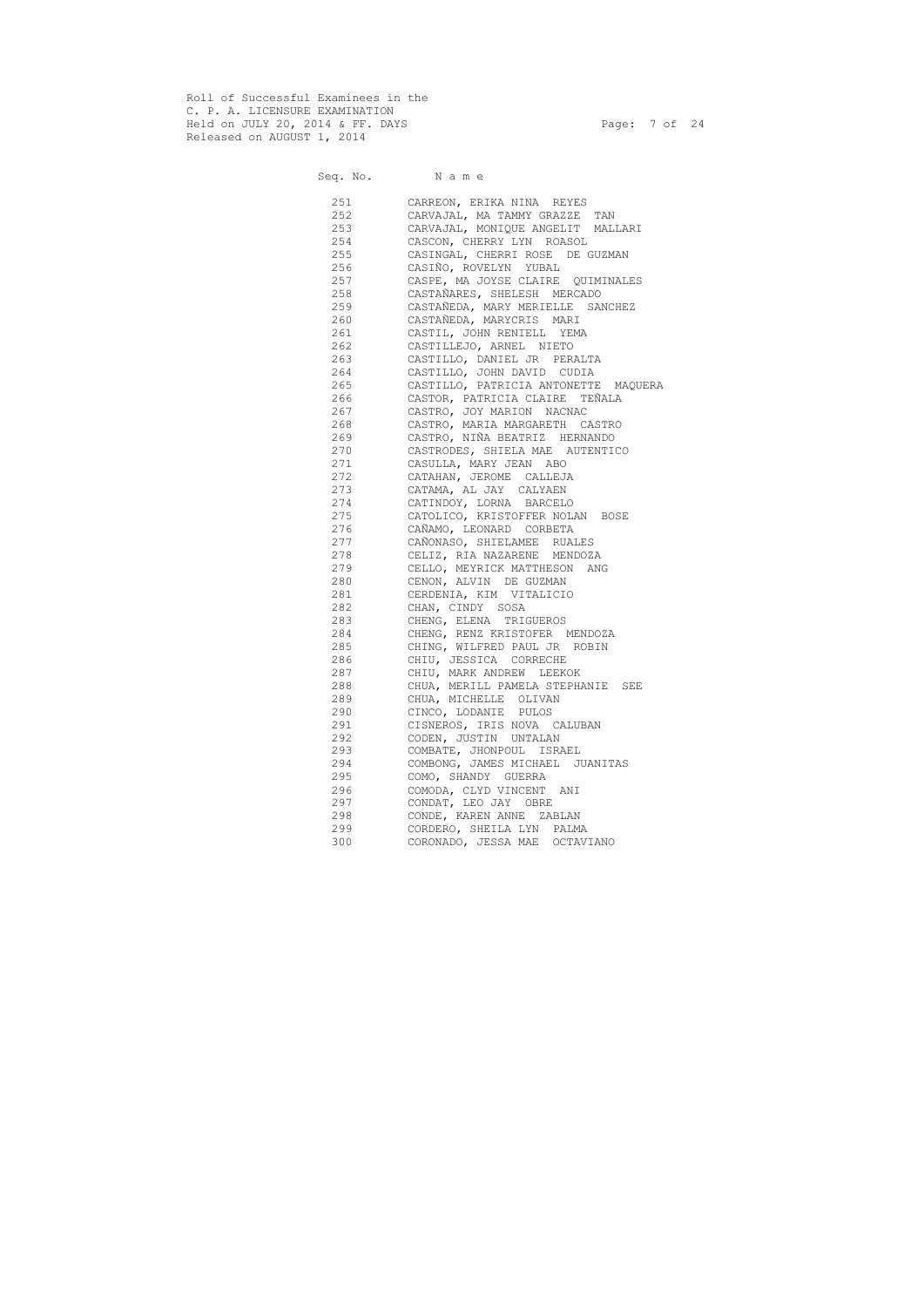Roll of Successful Examinees in the C. P. A. LICENSURE EXAMINATION Held on JULY 20, 2014 & FF. DAYS Page: 8 of 24 Released on AUGUST 1, 2014

|            | Seq. No. Name                                    |
|------------|--------------------------------------------------|
| 301        | CORPUZ, ALMICA WEE                               |
| 302        | CORPUZ, JONATHAN RAMIZO                          |
| 303        | CORPUZ, RODNEY ANDRES                            |
| 304        | CORRAL, LEONELSON BAITAN                         |
| 305        | CORRALES, KIMBERLY MAGNO                         |
| 306        | CORTEZ, ALYSSA MARIZ GABO                        |
| 307        | CORTEZ, ANGELINE LLADONES                        |
| 308        | CORTEZ, GLADYS FAITH HERNANDEZ                   |
| 309        | COSIDON, JANIN SICDAWAG                          |
| 310        | COSTINIANO, WENDY BARBO                          |
| 311        | CRISOSTOMO, MARIA CZARINA MENDOZA                |
| 312        | CRISPO, ROBERT BATIANSILA                        |
| 313        | CRISTOBAL, MARIA GENYZIE COBAR                   |
| 314        | CRUEL, VON ERICK GEPITULAN                       |
| 315        | CRUZ, EARL DONNE SALANDANAN                      |
| 316        | CRUZ, GUIA CARLA BRIGINO                         |
| 317        | CRUZ, LOVELY JOYCE RAMOS                         |
| 318        | CRUZ, MARI ANDRE RODRIGUEZ                       |
| 319        | CRUZ, NIÑO CRUZ                                  |
| 320        | CUARTERO, HARDY BARTOLOME                        |
| 321        | CUBILLA, RONA TRISHA NAVARRO                     |
| 322        | CUENCA, KRISTENE JOY LAYA                        |
| 323        | CUEVA, DIANA ROSS QUILATON                       |
| 324        | CUEVAS, ROTSEN TEREC                             |
| 325        | CULANAG, LUCY CARCUEBA                           |
| 326        | CURA, GLODELYN CUARTERO                          |
| 327        | CURA, PATRICK ROMERO                             |
| 328        | CUSAIN, ALEHA ALANG                              |
| 329        | CUYASAN, MARILOU CALAWA                          |
| 330<br>331 | DACARA, JONAH MARIE FRANDO<br>DACUTANAN, ROY TAN |
| 332        | DAGLE, JAE ANN MYREN SANDRINO                    |
| 333        | DAJAO, MARY ADRIANNE<br>ITOM                     |
| 334        | DANA, ALAIN JOY LO                               |
| 335        | DANAO, JOHN ALFRED BAUTISTA                      |
| 336        | DANDAN, SHEILA MARIE CAMAY                       |
| 337        | DANIGOS, MELJOY PULIDO                           |
| 338        | DARACAN, HENYLIZA LOGAN                          |
| 339        | DAVID, ARLENE DUMAS                              |
| 340        | DAVID, CRIZEL MARIE<br>TORRES                    |
| 341        | DAVID, JAYLVARIE SANTIAGO                        |
| 342        | DAVID, ROCELL CLAIRE COTANGCO                    |
| 343        | DAWEY, ROZEN MARIE AGNAYA                        |
| 344        | DE ASAS, AGUSTIN JR SACAY                        |
| 345        | DE CASTRO, SHANILLE SALCEDO                      |
| 346        | DE CHAVEZ, MARY ROSE MAYA CUENTO                 |
| 347        | DE GUZMAN, MARIA LOURDES DE JESUS                |
| 348        | DE JESUS, CLYDE JORDAN JAVIER                    |
| 349        | DE LEON, ALBERT JOHN PAUL IGNACIO                |
| 350        | DE LEON, BEE JAY LLAGAS                          |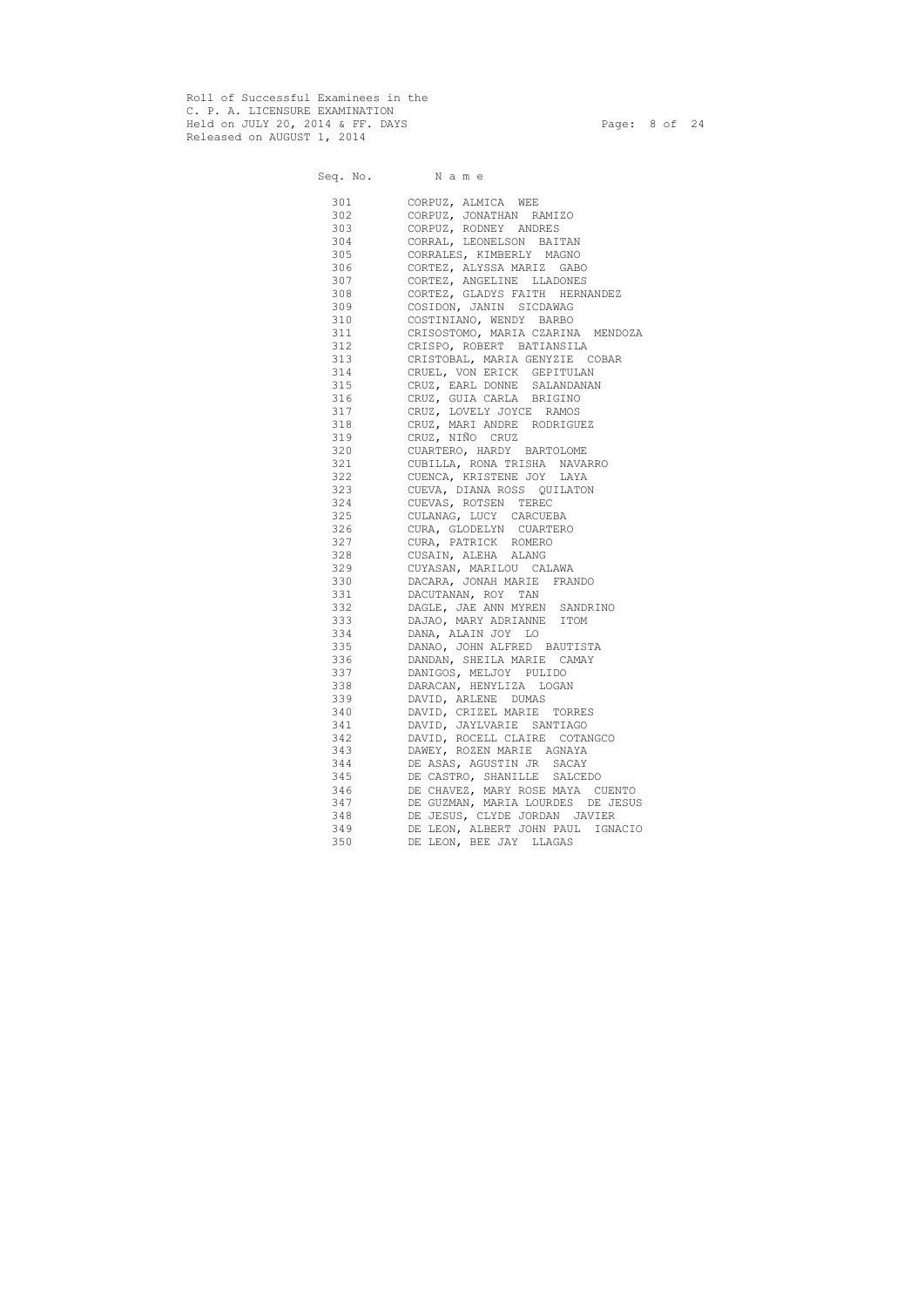Roll of Successful Examinees in the C. P. A. LICENSURE EXAMINATION Held on JULY 20, 2014 & FF. DAYS Page: 9 of 24 Released on AUGUST 1, 2014

|            | Seq. No. Name                                              |
|------------|------------------------------------------------------------|
|            | 351 DE LEON, CHARMAINE JOY                                 |
| 352        | DE LEON, ELLERY DAVID                                      |
| 353        | DE LEON, PATRICK IAN VILORIA                               |
| 354        | DE LEON, RAIN DOLL AGUILAR                                 |
| 355        | DE LEON, ROSE ANNE ROXAS                                   |
| 356        | DE LEON, VERGIL JR PERALTA                                 |
| 357        | DE LOS SANTOS, REY JR PRESENTACION                         |
| 358        | DE LUNA, MONA RIZA BORLONGAN                               |
| 359        | DE MESA, JIE ANN BACUEL                                    |
| 360        | DE MESA, MARLON CES GARCIA                                 |
| 361        | DE TORRES, ANGIE LOU ATIENZA                               |
| 362        | DEL CASTILLO, AYESHA GENOVE                                |
| 363        | DEL MUNDO, GECELLE LASTIMOSA                               |
| 364        | DEL MUNDO, JANINE JUVIDA                                   |
| 365        | DEL ROSARIO, CARMINA ORQUE                                 |
| 366        | DEL ROSARIO, JENNA SAMSON                                  |
| 367        | DEL ROSARIO, JINKY BARADO                                  |
| 368        | DELA CRUZ, ANGELICA PRUDENTE                               |
| 369        | DELA CRUZ, ERLYN JANE GRIJALVO                             |
| 370        | DELA CRUZ, GENEL                                           |
| 371        | DELA CRUZ, JEWELLRIE VIZON                                 |
| 372        | DELA CRUZ, JOHN MARVIN SANTOS                              |
| 373        | DELA CRUZ, JUAN MIGUEL SEROMA                              |
| 374        | DELA CRUZ, KRIZZALYN MATUSALEM                             |
| 375        | DELA CRUZ, RODALYN ABRIL                                   |
| 376        | DELA PAZ, MARINELLE NIDO                                   |
|            | 377 DELA PEÑA, ANDREA FRANCO                               |
|            | 378 DELA PEÑA, NINA ANDREA ADASA                           |
|            | 379 DELA TORRE, NYMPHA ROSE DICHOS                         |
|            | 380 DELA TORRE, SHAYNE ASHLEY TUBAC                        |
|            | 381 DELEN, IRMA MANDIGMA                                   |
|            | 382 DELGADO, ALYNN VICENTE MERCADER                        |
|            | 383 DELOS CIELOS, JOSCEL BARRIO                            |
|            | 384 DENATE, VINA MAE PILLON                                |
|            | 385 DENIEGA, MARMIE DYAN                                   |
| 386 38     | DENNA, FARAH CASTILLO                                      |
| 387        | DERAIN, MYKA PELAGIO                                       |
| 388        | DEREZ, ELYANA JEANNE SOBREVEGA                             |
| 389        | DEVEZA, JOANA BERNADETTE MAGYAYA                           |
| 390        | DIAMLA, JAMILA GURO                                        |
| 391<br>392 | DIANA, SALVADOR JR PAMAT<br>DIAZ, JOSH ERMON DE LOS SANTOS |
|            |                                                            |
| 393<br>394 | DIAZ, MARIUS BALITOS<br>DICHOS, JERAHNEIL AROA             |
| 395        | DIENTE, REYMOND TABAT                                      |
| 396        | DIGAL, CECILIA DIANNE MELLOMIDA                            |
| 397        | DIMAANO, KRIZZA JANE ORENCIA                               |
| 398        | DIMATATAC, RONALD RON DE VERA                              |
| 399        | DINSAY, NOEMI JANE ORTIZ                                   |
| 400        | DIOLA, GLAIZA ROSE CASTILLO                                |
|            |                                                            |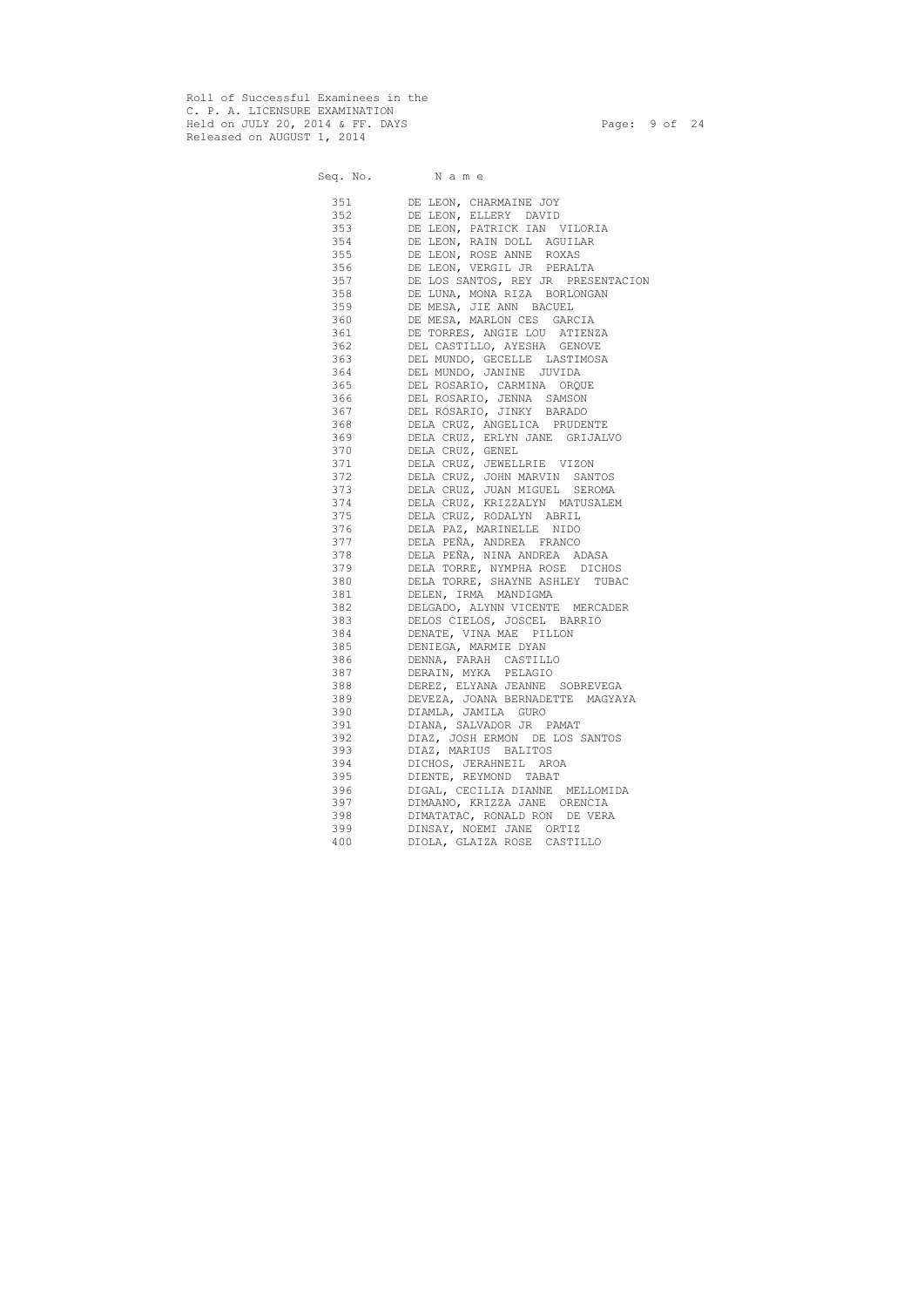Roll of Successful Examinees in the C. P. A. LICENSURE EXAMINATION Held on JULY 20, 2014 & FF. DAYS Page: 10 of 24 Released on AUGUST 1, 2014

Seq. No. Name 401 DIONIO, HONEYBEE JAKOSALEM 402 DIPIDIP, KAREN TADAOAN 403 DISPOLON, HERLYN ESTEFANI 404 DIZON, ENRIQUE IV BULAONG 405 DIZON, MARK SADIA 406 DIZON, MARY GRACE FATIMA BULAONG 407 DIÑO, SARAH MATEO 408 DOCOG, HAZEL JOY NOBLEJAS 409 DOLIENTE, ROMMEL AUSTRIA 410 DOLO, DARIO HITLER JR SAPALIT 411 DOLOR, DIANA GRACE RAMOS 412 DOLOR, ROSS ADRIAN DIOCERA 413 DOMALANTA, DIANA ROSS DORIA 414 DOMINGO, JEN KRIZZHA ARRIOLA 415 DOMINGO, LINA MARIA DE SILVA 416 DOMINONG, MARIA TERESA MURPHY 417 DONASCO, ROMART JOHN BARTOLATA 418 DONES, RON KEVIN ANDRADA 419 DONGUILA, TRISHA ANDREA DENAMPO 420 DONOR, ROSE STA MARIA 421 DORMITORIO, MADONNA GATARIN 422 DOROJA, ROSSMON ALESTANTE 423 DOROMAL, MARK ERDIE DECASTILLO 424 DOTIG, KRIEZL MAE AGARAN 425 DUCA, JANETH BANAC 426 DUCAY, ROSEMARIE ANGO 427 DUJALI, JOAN LACHICA 428 DUMAYAS, ELSIE ERESE 429 DURAN, FAITH ANGELIQUE ALZATE 430 DUROY, MA JOEANNSON BALAWANG 431 DYTIOCO, GERALD NICODEMUS 432 EBUS, JOHAR MADIDIS 433 ECHEVARRIA, RIO CASTRO 434 ECLEVIA, SARAH MARIE ENCARNACION 435 ECON, MARK NOEL AJO 436 ECTO, LORRAINE ANNE KEITH CABANGAL 437 EDAN, CECILLE MARIE PALEYAN 438 EDUSMA, ROMMEL RHINO CATUDIO 439 EJERCITO, RANIL EYAC 440 EMUY, ALFE JANE QUEJADA 441 ENAYON, JONAH MAY CRIZALDO 442 ENGLIS, JAMAICA PEREZ 443 ENRIQUEZ, ADRIAN CAGUETE 444 ENRIQUEZ, ANA REGIS 445 EPE, NARCISO JR TUBURAN 446 ERMOSO, GENEROSO JR SEDANTES 447 ESCARLA, BERNADETTE VIRTUDES 448 ESCARNUELA, JOSEPHINE ROSE SALAZAR 449 ESCRANDA, JOVELYN BUTLAY 450 ESPIEL, JAYVEE RODELAS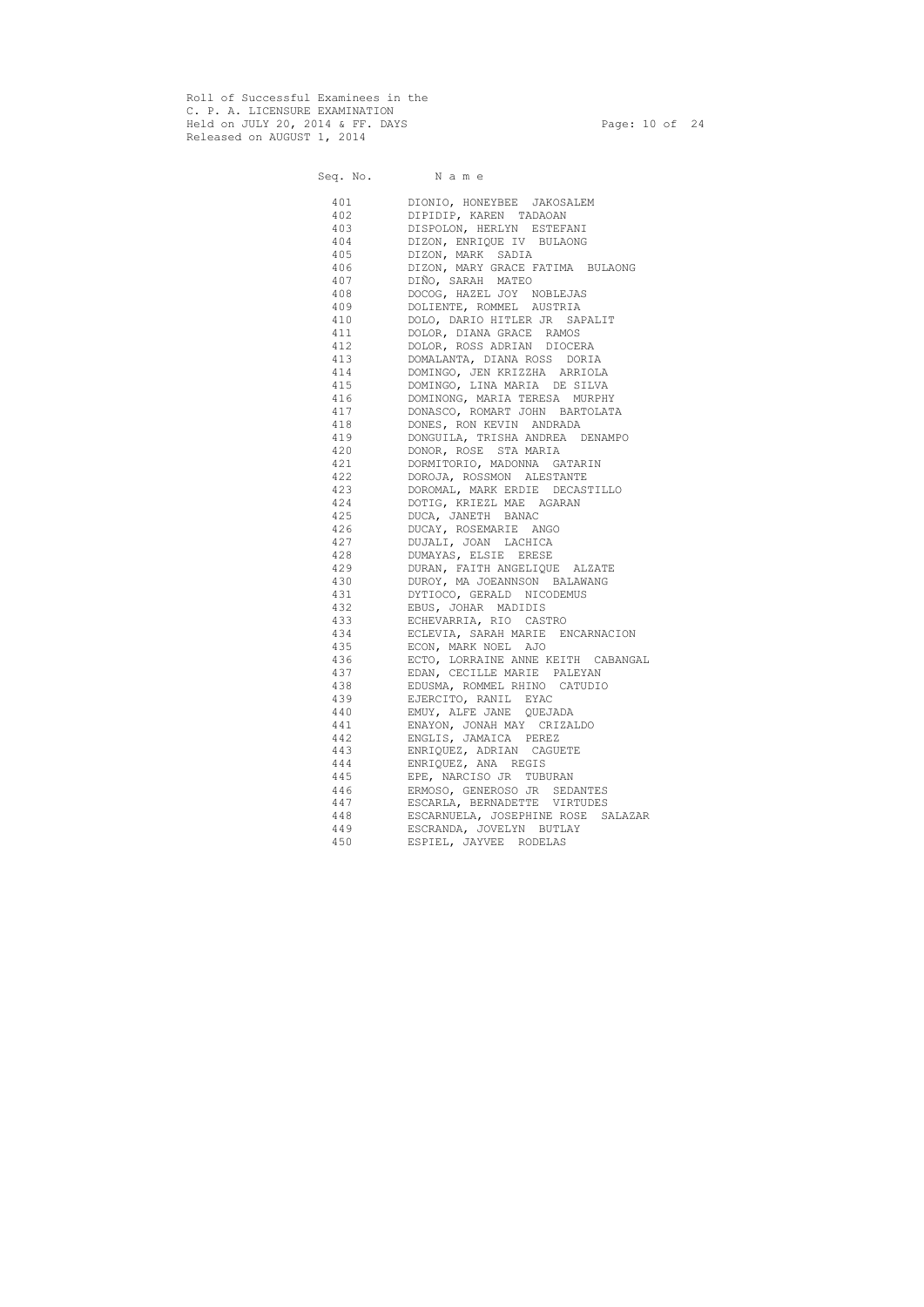Roll of Successful Examinees in the C. P. A. LICENSURE EXAMINATION Held on JULY 20, 2014 & FF. DAYS Page: 11 of 24 Released on AUGUST 1, 2014

Seq. No. Name 451 ESPINOSA, JEFF KEVIN TORRENDON 452 ESTACION, MARK ALBERT DUNTON 453 ESTAREJA, ALVIN JEDD URSABIA 454 ESTEBAN, JUSTINE GAY MANAID 455 ESTEBAN, MAE HAZEL CARTAGENA 456 ETOM, JEFFANI GIRL DELA CRUZ 457 EUGENIO, HESSEL ANNE CARDENTE 458 EVANGELIO, SADIKKAH GRACE FOJAS 459 FABRE, ALLYZZA LOUISE MACAYA 460 FABRICANTE, MA FATIMA URBANO 461 FABUL, JARREN MIKKO PANAL 462 FACUNDO, RYALEN JEAN VELOSO 463 FAIGAO, REEGENE MAE TESTON 464 FAJARDO, JENNIFER VICENTE 465 FAJARDO, MA VERONICA NAGUIT 466 FALLORINA, VAN JEFFERSON ACIERTO 467 FAMINIANO, APPLE JOY MARABE 468 FANCUBILA, JEROEL MANIPOL 469 FAROLAN, RAMIR ECHON 470 FEGUIS, CARMELLE MAE ABELLA 471 FERMA, KLAUS KURT RUSSEL JIMENEZ 472 FERNANDEZ, ABIGAIL MONTEBON 473 FERNANDEZ, LANIE CARINGAL 474 FERNANDEZ, LARA JANINE TEJERO 475 FERNANDO, AMIEL AGUSTIN 476 FERRERA, KRYSTAL COLLEEN BLANCO 477 FETALVERO, CHARMAINE ANNE BAUTISTA 478 FIGUEROA, IMMANUEL LUMINGKIT 479 FIKINGAS, LENIE RAMOS 480 FLORES, KARL CZAR LAUREQUEZ 481 FLORES, MARIA ALMIRA BERNARDINO 482 FLORES, RUFENIO JOSUA ALAGAO 483 FONTILLAS, ZORENNE ECLEVIA 484 FORTUNA, STACEY KAY OSUA 485 FRANCISCO, JOHN PATRICK LEIDO 486 FRIANEZA, MARIA GRACE FERNANDEZ 487 FULACHE, DECE CHRISTINE CORTES 488 GAANG, HOMER CONDE 489 GABRIEL, NIKKO CARLO ZAUSA 490 GAGANAO, MA GRACE GARCIA 491 GAJUDO, ARIANNA UY 492 GALANGA, GENESIS CATABAY 493 GALAPON, KRISTINE JOY NOOL 494 GALAS, JIELCY GALFO 495 GALICIA, JERVY ROSE BALANCIO 496 GALLARDO, MARK FERDINAND DEINLA 497 GALLARDO, ZILLAH JOANNE PADILLA 498 GALURA, JUSTINE KRIS PALENCIA 499 GAMANOS, ZOSIMO JR CUNTAPAY 500 GAMBOA, JESSAMINE VILLAMER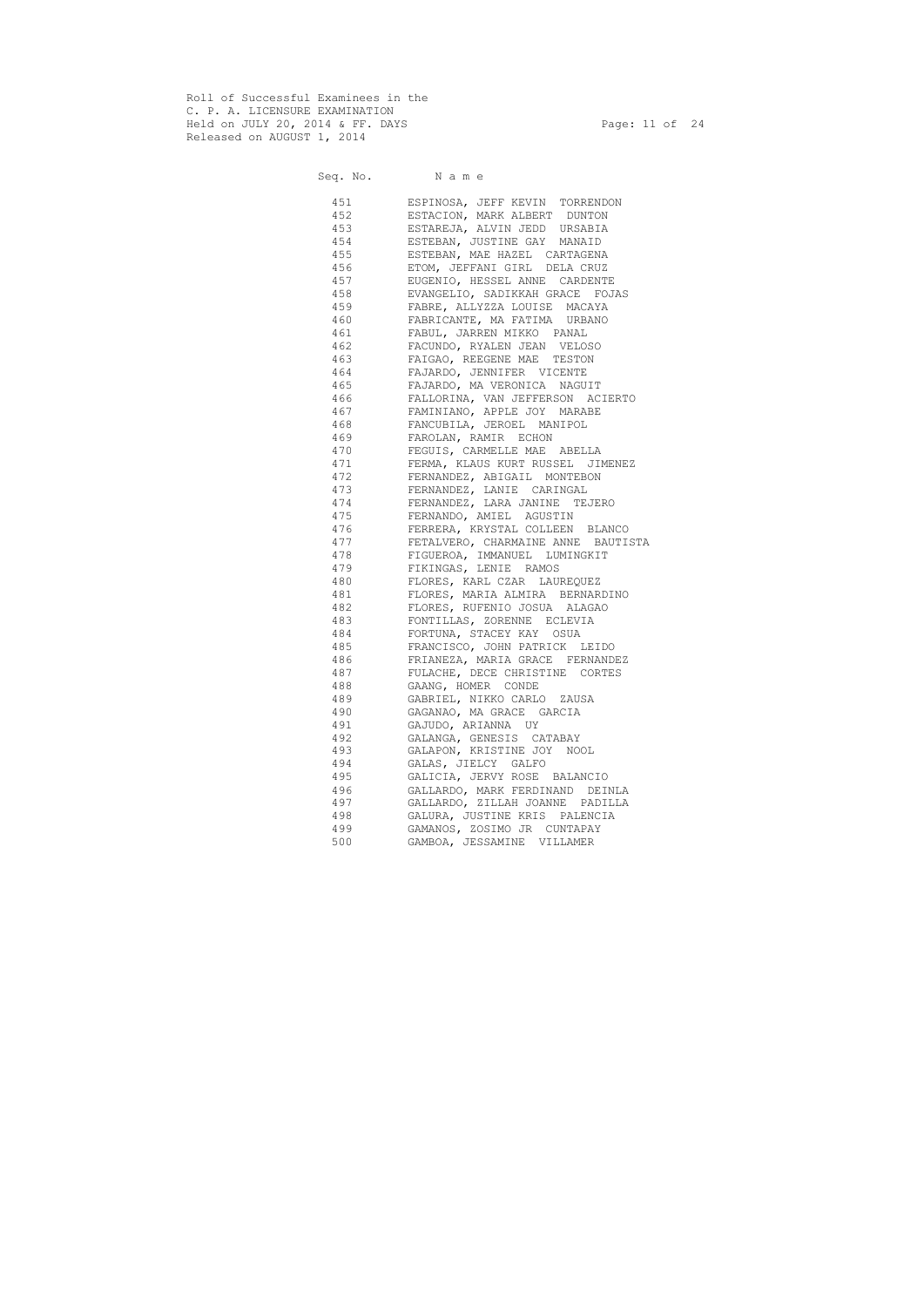Roll of Successful Examinees in the C. P. A. LICENSURE EXAMINATION Held on JULY 20, 2014 & FF. DAYS Page: 12 of 24 Released on AUGUST 1, 2014

Seq. No. Name 501 GANZON, CINDY ANNE LIBO-ON 502 GAPAL, DARWIN ISLA 503 GAPAYAO, REGIE FUENTES 504 GARBO, ARIANE ROSE GAMAY 505 GARCIA, ANA FE AVERGONZADO 506 GARCIA, ANA LEAH RAVARA 507 GARCIA, REONEL GRACIANO 508 GARCIA, ROSELLE MARIE ETANG 509 GASPAR, ANNE NIEVES TOBIAS 510 GASPE, CHRISTINE CABILES 511 GATCHALLAN, ALEXANDRA MENDOZA 512 GAYON, MARIA RHEALYN PADAGDAG 513 GELICO, MA LIZA SABAITON 514 GELIGAN, RONIE GARING 515 GEMUDIANO, MARITONI REBALLOS 516 GENOVE, FHEA NORMAE TOLENTINO 517 GERALDE, JERAMEL LARIOSA 518 GERIENTE, JEROME QUEÑANO 519 GERONIMO, SHARA MARIEL SAMSON 520 GLORIANE, MARJONETH GAGALAC 521 GLOTON, GADWIN CO 522 GO, CHARMAINE DIANE LAM 523 GOBOLE, MARY SARAH DELA CRUZ 524 GODINEZ, MARIA LUISA TUAZON 525 GOLEZ, JESSA BAUGA 526 GOMEZ, LOVELY GANTALAO 527 GONZALES, ANN MARIE MAGALLANES 528 GONZALES, JAMES TIMOTHY BAJAR 529 GONZALES, TRIXIE CARMELA JUAN 530 GONZALES, VANESSA FAYE CABANILLA 531 GONZALES, ZEUS MEDRANO 532 GONZALEZ, JANINE BORRAL 533 GOTO, MICHELLE PESQUERA 534 GOZON, EARL JASON OMEGA 535 GOÑA, MARWEN MACALDO 536 GUANZON, CAMILLE ROSARIO 537 GUIAPAL, MUZDALIFAH ABAS 538 GUILLEN, KEN LESTER TANTIADO 539 GUINITARAN, MARICHELLE LORENZO 540 GUINTO, ARWIN JOB PABILLON 541 GUIRITAN, DEBORAH JANE CABANG 542 GUTIERREZ, ARLENE TAMONDONG 543 GUTIERREZ, SONIA ABANTE 544 HABITAN, NICOLE ANGELA PANIS 545 HADJI DATU, PORMA YUSOPH 546 HAJIHIL, WIDA JADA 547 HALILI, AVEGAIL REYES 548 HERRERA, EROS DELA ROSA 549 HERRERA, FRANCEZ ROSE GALIDO 550 HILARIO, FRANCIS BRYLLE CAGAMPANG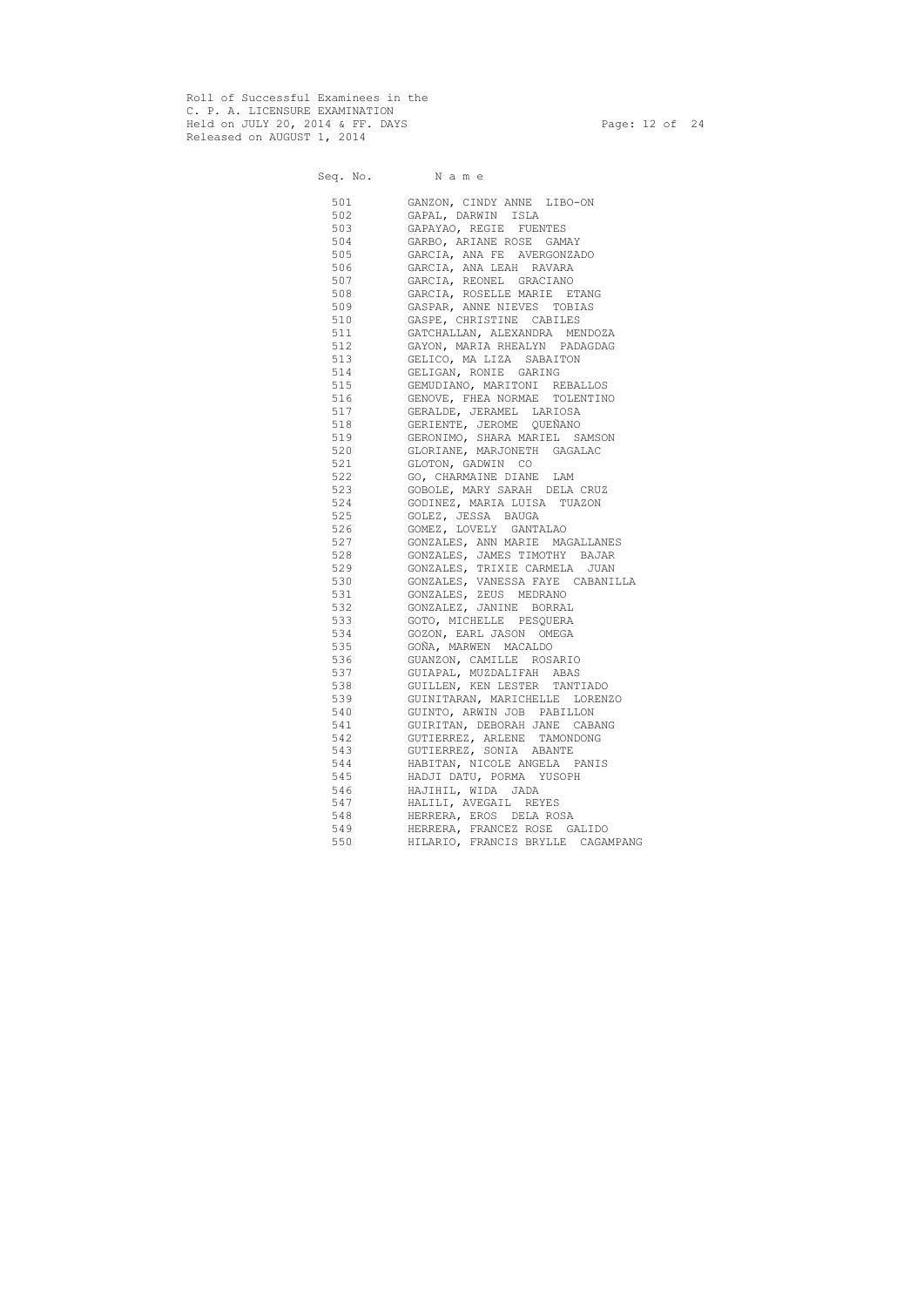Roll of Successful Examinees in the C. P. A. LICENSURE EXAMINATION Held on JULY 20, 2014 & FF. DAYS Page: 13 of 24 Released on AUGUST 1, 2014

Seq. No. Name 551 HILVANO, CARLITO CEBU 552 HOMOL, MICHAEL JAY BORINAGA 553 HUERTE, CRISTY BONAVENTE 554 HUSSIN, FAITH CLAUDINE USSAM 555 IBO, JANELLE MARIE SALTING 556 IDOS, MARK ALLEN MIGUEL 557 IFURUNG, HENRY JR DE GUZMAN 558 IGLESIAS, MARLYN ROMANO 559 IGNACIO, CAROL ROMERO 560 IGNACIO, PAULO CAPISTRANO 561 ILAG, LIEZL IRENE REYES 562 ILAGAN, KEVIN ALLEN ALDUEZA 563 ILDEFONSO, JOHN HARRY ROMAN 564 ILLUSTRISIMO, MARK JOSEPH FORCADELA 565 IMBANG, JAY ANNE TAN 566 INES, JESSA MARIE AMADOR 567 INES, MARICELLE VICMUDO 568 INFELIZ, JESUS JR ABASOLA 569 INTING, JEMILEEN GRACE ALFANTA 570 ISMAEL, KRISTINE JOY MALANO 571 JACULBE, GENEMIE GARSILVA 572 JADULCO, JASTINE CORZON 573 JAIPUDDIN, JOHNMAR ABDULLA 574 JAMANTOC, PAUL JOHN CORNAGO 575 JAVELLANA, CHARIS KLAIRE TAN 576 JAYOBO, WILHELM INVENTOR 577 JIMENEZ, LERYHC ANDREI TARANTAN 578 JO, ELESIA MAE RIVERA 579 JOAQUIN, ELOISA MIGUEL 580 JORE, NATHANIEL JR TIPONTIPON 581 JOVE, SHEILANEE AGLUBA 582 JOVELLANO, JEAN CLAIROL MINDANAO 583 JUMALON, VINAROSE MIRASOL 584 JUMUAD, MARY JANE PAULA UDARBE 585 JUTIC, EFREN JR BARRACA 586 KAGATAN, RICHARD JR LUY 587 KAI, MARK JEMUEL CORPUZ 588 KANG, KIRK PATRICK MECAYER 589 KARA-AN, CHARISSE ODTOHAN 590 KAWI, LISETTE CAMILLE LOYOLA 591 KESSEL, ADELLE BERZABETH BASCO 592 KHO, MONIQUE BEA SANTOS 593 LABAJO, ROMER JOHN VILLANUEVA 594 LABOG, MELANIE QUIREZA 595 LACDAO, LORYBELLE BUMATAY 596 LAGUSTAN, KART VICTOR ALARDE 597 LAMBOLOTO, ARNIE BUENO 598 LANCETA, CHRISTINE ANN DE LEON 599 LANGAMAN, JENNIFER MAE CORPUS 600 LAPASARAN, MICHAEL RAY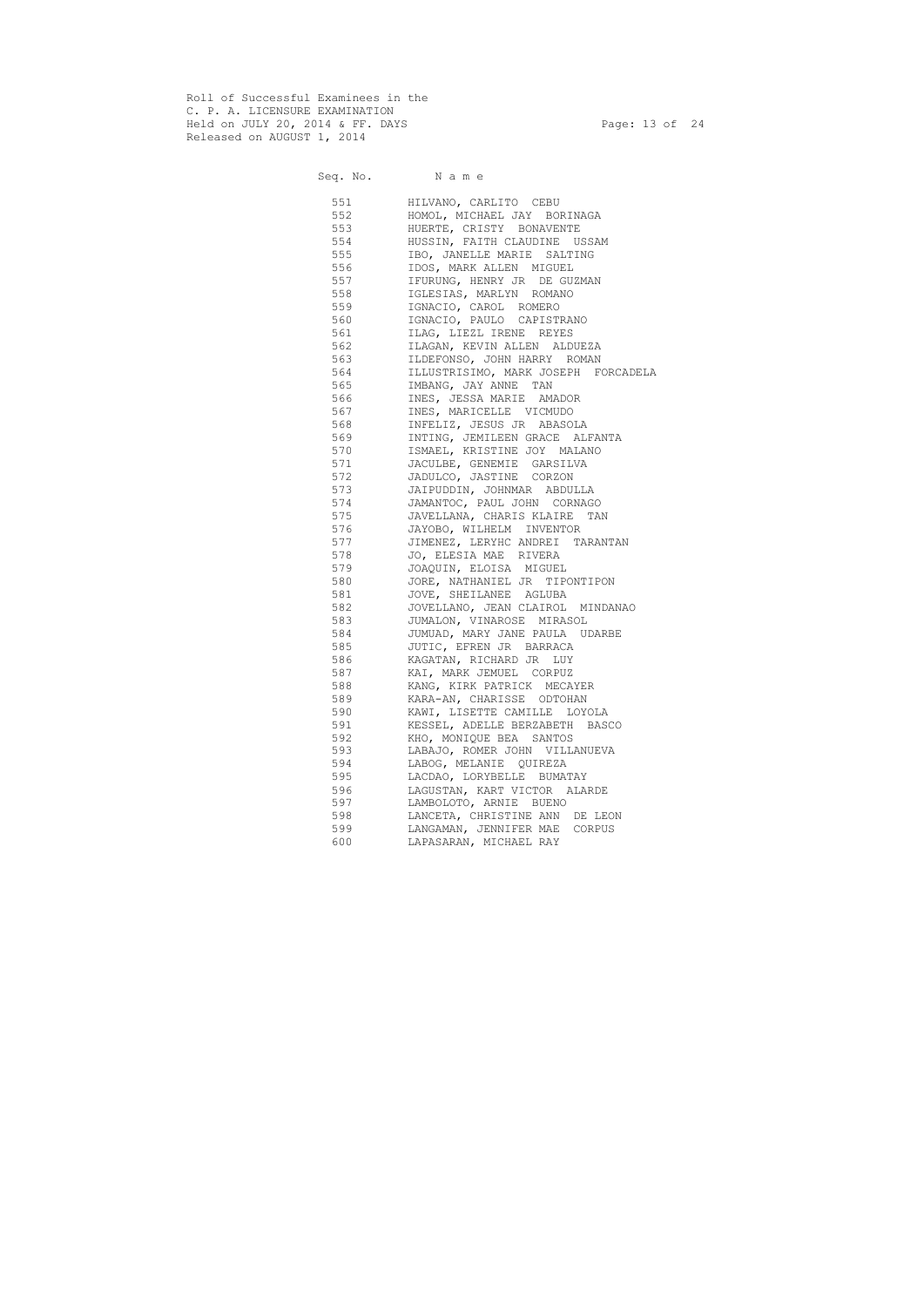Roll of Successful Examinees in the C. P. A. LICENSURE EXAMINATION Held on JULY 20, 2014 & FF. DAYS Page: 14 of 24 Released on AUGUST 1, 2014

Seq. No. Name 601 LAPESURA, EDWIN CABO 602 LARIN, JOANNA MAE SUAREZ 603 LASALA, DYANN GERLL ILAGAN 604 LASALA, JEFFREY LEGASPI 605 LASQUETE, LALAINE BEJAR 606 LATAG, ALYSSA JEANNE MALABANAN 607 LAURINO, BETHSAIDA MENDOZA 608 LAY, ISABEL ROSE LEE 609 LAYLO, GELI ANN LAROZA 610 LAZARO, ALYANA MARIE REYES 611 LAZO, BEVERLY APAN 612 LEABRES, LULALEY HUMILDE 613 LEAL, GLADYS PEARL BANAYAT 614 LEANDADO, SALLY ESPALLARDO 615 LEBAJAN, AIROLL BORNILLO 616 LEE, JOHN RALEIGH DELA CRUZ 617 LEGASPI, CRISTINE CANO 618 LEGASPI, MA REGINA HORTIZUELA 619 LEGUARDA, NESSA BATAO 620 LEJANO, RICK LAURENCE REYES 621 LEONARDO, ANDREW LEWIS EPHRAIM MUDLONG 622 LESMORAS, MARIA KARMINA PAOLA BOTE 623 LIAO, KARLENE ERIKA CAMPOSANO 624 LIBAYAN, JEFFREY TABIOS 625 LIBO-ON, MARY JOY ROCHE 626 LICUD, HENRICH VIRTUDAZO 627 LIM, EARL ADRIAN GENESTON 628 LIM, KRISTY MAE LIM 629 LIMLIMAN, EDWARD KENNETH PIDLAOAN 630 LIMPANGUG, MARY MAE EPONDULAN 631 LINTAO, JUDE ERWIN PUA 632 LISCANO, ROY SALAMINGAN 633 LIZASO V, MARINO PANGANIBAN 634 LO, NOVIE GRACE LEWYNE DE LA PEÑA 635 LODIAS, FHERLYN MARCELO 636 LOMBRES, ANNA MAY PABLO 637 LONTOC, ROSEBELLE MARASIGAN 638 LOPEZ, EILEEN DIO-AS 639 LORENZO, ANALIZA DAGURO 640 LOVERIA, MARIA ANGELICA ROSETE 641 LOZADA, CAROLENE LLEONES 642 LOZADA, IRENE GUINSON 643 LOZADA, MONIQUE MAE SABIO 644 LUCAS, MICHAEL CACAL 645 LUCERO, GERALD COLOMA 646 LUCIANO, JANINA ROXAN VALDESCO 647 LUDERICO, JERALD CHRIS ANTIPORTA 648 LULU, JENALYN PEREZ 649 LUMAWAG, RHEA JACOBE 650 LUMINARIAS, JESSIE RELAMPAGOS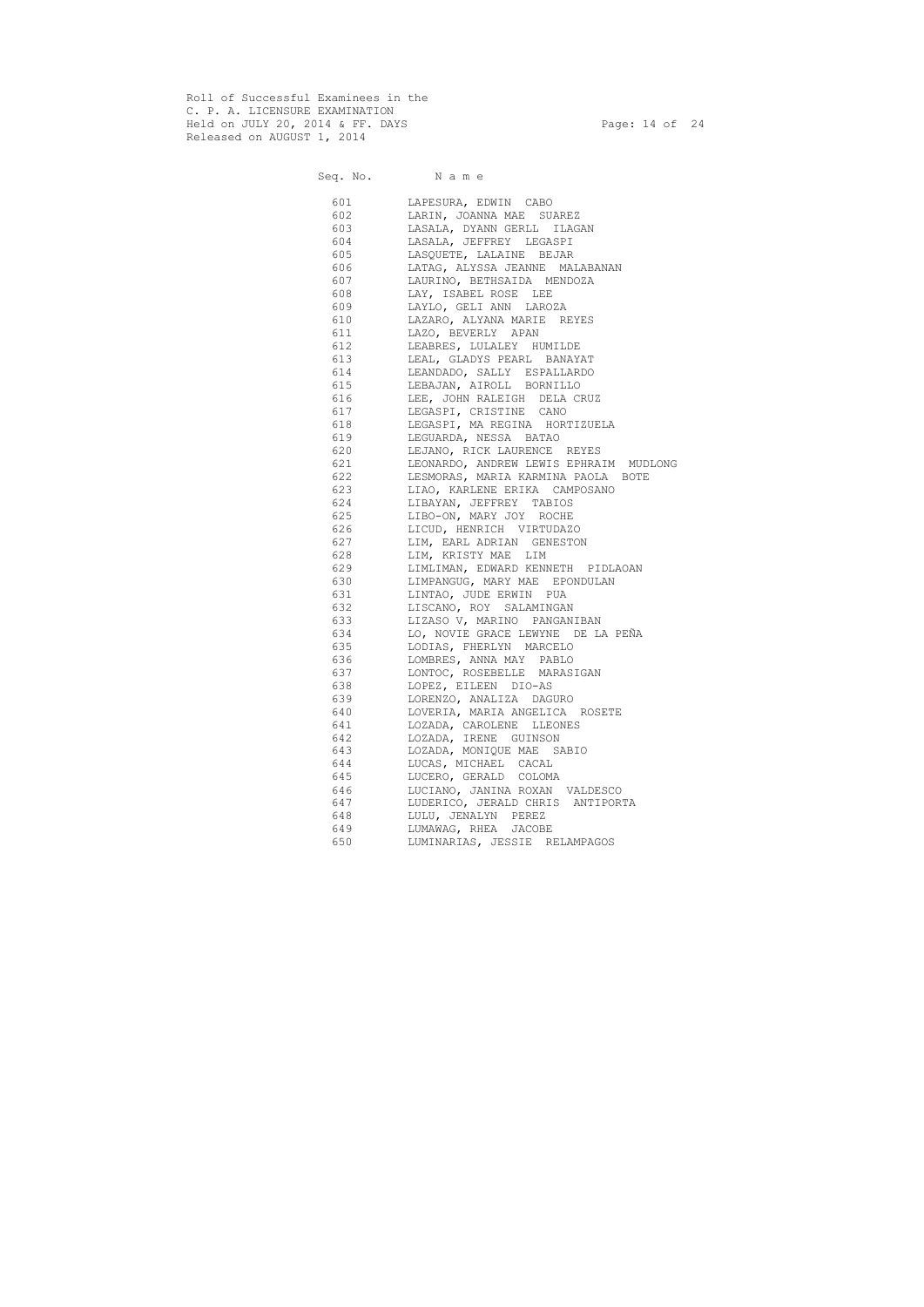Roll of Successful Examinees in the C. P. A. LICENSURE EXAMINATION Held on JULY 20, 2014 & FF. DAYS Page: 15 of 24 Released on AUGUST 1, 2014

Seq. No. Name

# 651 MABALE, NAOMI MARIE GORRES 652 MABANGUE, MA VANESSA MACABARE 653 MACADADAYA, SITTIE AYENAH MACATO-ON 654 MACADINE, JOJI SERENATAS 655 MACAPENDEG, ARMINAH RAIZA MACHUTES 656 MACARANAS, ANGELO SORIANO 657 MACAS, REGINE SEALQUIL 658 MACASIEB, KRISHNA MAY SUDIACAL 659 MACATUGGAL, MELECIO JR SORIANO 660 MACAYANA, ANGELICA YOKO REYES 661 MADERA, BEVERLY MAE LUSUEGRO 662 MAGANA, ARBIEL BUNAG 663 MAGLANTAY, MYRA RENDON 664 MAGTANGOB, JEFFERSON ANGELO JEBULAN 665 MAHDALI, MOHAMMAD-HATHIMIN NORHAYAH 666 MAIGUE, JORINA ANTARAN 667 MAKILAN, ANIMA CRISTI RODIL 668 MALABAGUIO, REYMARK MELITON 669 MALADO, SHARMAINE DAVID 670 MALAIBA, LAURENCE RALPH NUÑEZ 671 MALAPITAN, RENAIDA ALODIE GABOC 672 MALASAGA, ALVEN AQUINO 673 MALE, KIA ROLDAN 674 MALTO, JOAN BALISI 675 MALUBAY, BERNARD JASON DINAPO 676 MAMAC, MARIEL ERNESTINE MENDOZA 677 MAMARIL, MARY ZEA GERMO 678 MANAAY, CRIS NOEL AWANG 679 MANALO, ERVIN BAITA 680 MANALO, GEE SALVADOR 681 MANALO, LHORIE MAY BALBALOSA 682 MANALO, RICARDO JR RAMOS 683 MANDIN, SIR ANTHONY PAULINO 684 MANGINDRA, MEJREN YAP 685 MANIQUIZ, MERCIDITHA VERALLO 686 MANLITOC, JULES RYAN VILLACARLOS 687 MANUBEN, MARYJOY JUNNELL COLOMA 688 MANZANO, DANN KARLO ALFARO 689 MANZANO, RUSSELL ANNE RAMONES 690 MANZO, MARIA CECILIA JIMENO 691 MAQUILING, MARIE BERNADETTE FORTALEZA 692 MARAMAG, VANESSA GARCIA 693 MARANAN, ABEGAIL PEDELLONE 694 MARAVILLAS, CHARMAINE MARIE UY 695 MARCELINO, ROSCHEL ABAS 696 MARIANO, CHRISTINE MAE ENRIQUEZ 697 MARINDA, ERWIN MISAL 698 MARMETO, GENEVA DOMINGO 699 MARQUEZ, ALYSSA ROSE VALDEZ 700 MARQUEZ, TERESA AGNO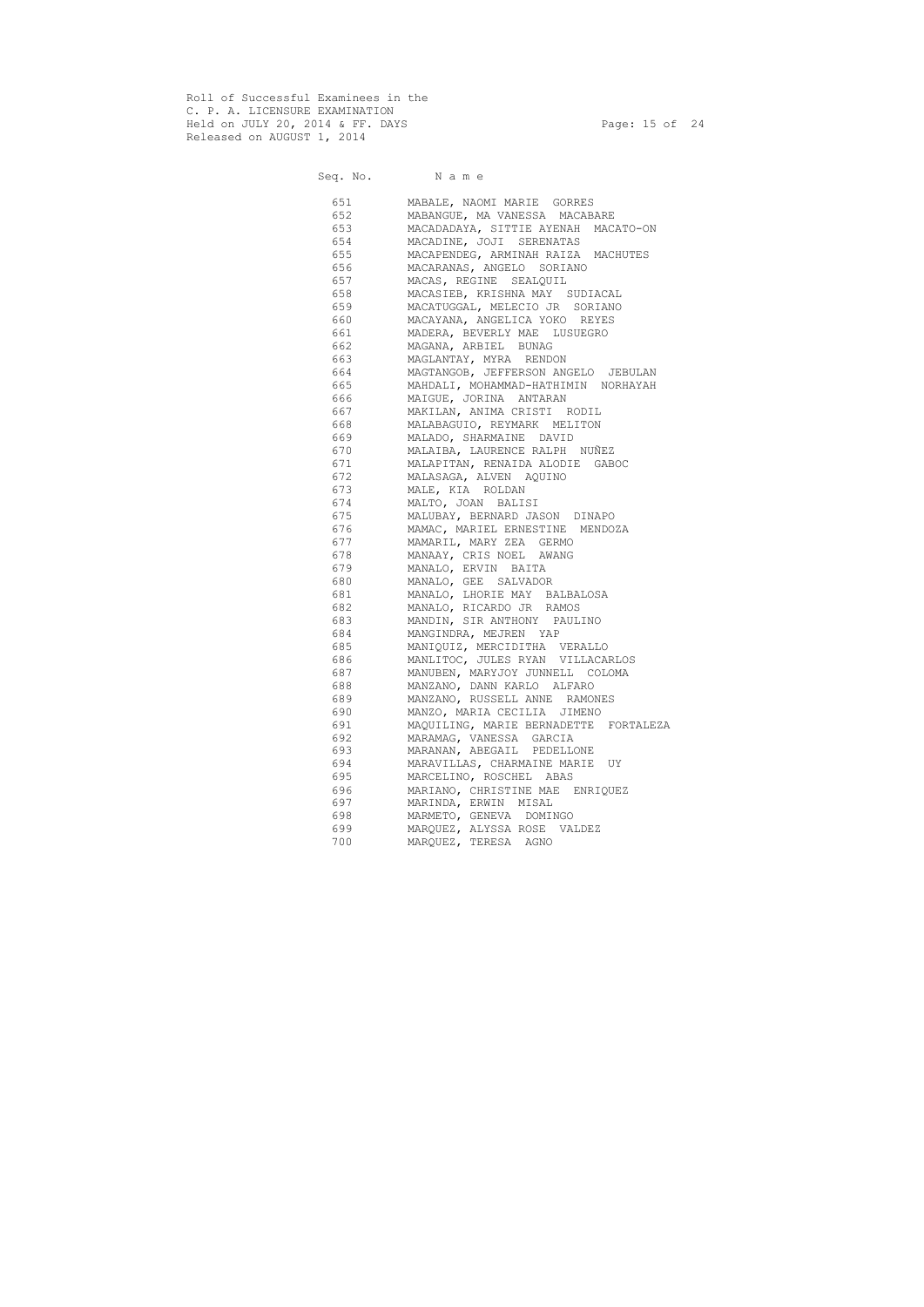Roll of Successful Examinees in the C. P. A. LICENSURE EXAMINATION Held on JULY 20, 2014 & FF. DAYS Page: 16 of 24 Released on AUGUST 1, 2014

Seq. No. Name 701 MARTINEZ, CHRISTIAN BUÑO 702 MARTINEZ, KATHY LOVINO 703 MARTINEZ, VINCENT ARNIE LAURENTE 704 MARTOS, APRIL MAE LIM 705 MATA, ARBY APHODAN BAILEN 706 MATA, HANNE JANE ROBLE 707 MAÑALAC, ABIGAIL VALENCIA 708 MEDIAVILLO, MARY JOY MENDONES 709 MEDINA, NIKOLAI HAHN RENTURA 710 MEDINA, VAL BENEDICT II GALUT 711 MEJIA, JUSTINE AUDREY SOLIMAN 712 MELENDEZ, PRINCESS MELANIE BAUTISTA 713 MENDEZ, JESS DOMINIC VALLENTE 714 MENDOZA, HEZEL HIDALGO 715 MENDOZA, LYKA MARIE PASCUA 716 MENDOZA, RAINIER DELIM 717 MENDOZA, RICH JOHN PAOLO RONQUILLO 718 MENDOZA, SHERRAMAY OUANO 719 MENDOZA, THERESA VILLEGAS 720 MENES, AL MARTIN ALIM 721 MERCADO, HONESTO JR VILANO 722 MERCADO, JO-ANN HERRERA 723 MERCADO, MELBOURNE PADURA 724 MILITANTE, JOSE GABRIELLE QUIMBO 725 MINA, MA CHRISTINA CUCIO 726 MINAY, MARCO BAUTISTA 727 MINOR, MICHELLE GORNEZ 728 MIRABEL, GESELLE GATERIN 729 MIRALLES, DEMI DHALE GEMENTIZA 730 MIRANDA, DEAN AERON VITAL 731 MIRANDA, GERALD KIM TACUYO 732 MIROY, JARDINE PRECIOUS DIMATATAC 733 MIÑA, LOU ANTONETTE BELTRAN 734 MONEDO, WINTER J REYES 735 MONFORTE, FERDIE VIDANIA 736 MONTANO, MARIA MAISIE GONZALES 737 MONTEROLA, JUVILYN RIEM 738 MONTERROYO, REA MAE MOLINA 739 MORA, ISABEL PATRICIA JOAQUIN 740 MORALES, ISRAEL GADOR 741 MORALES, JASMINE ATADERO 742 MOSQUEDA, RECHELL KAYE BALILA 743 MOSQUERA, CASEY EDWARD SANCHEZ 744 MOSQUITE, JULEE ANN MARIE LOSORATA 745 MOYANO, MARY JANE RAMOS 746 MURILLO, MARY JOY MABINI 747 MUTOC, JESMAR MARI 748 NAIPA, DELLEN TOMPONG 749 NALZARO, PAUL VILLARIN 750 NAMIA, ANTHONMIE PERALTA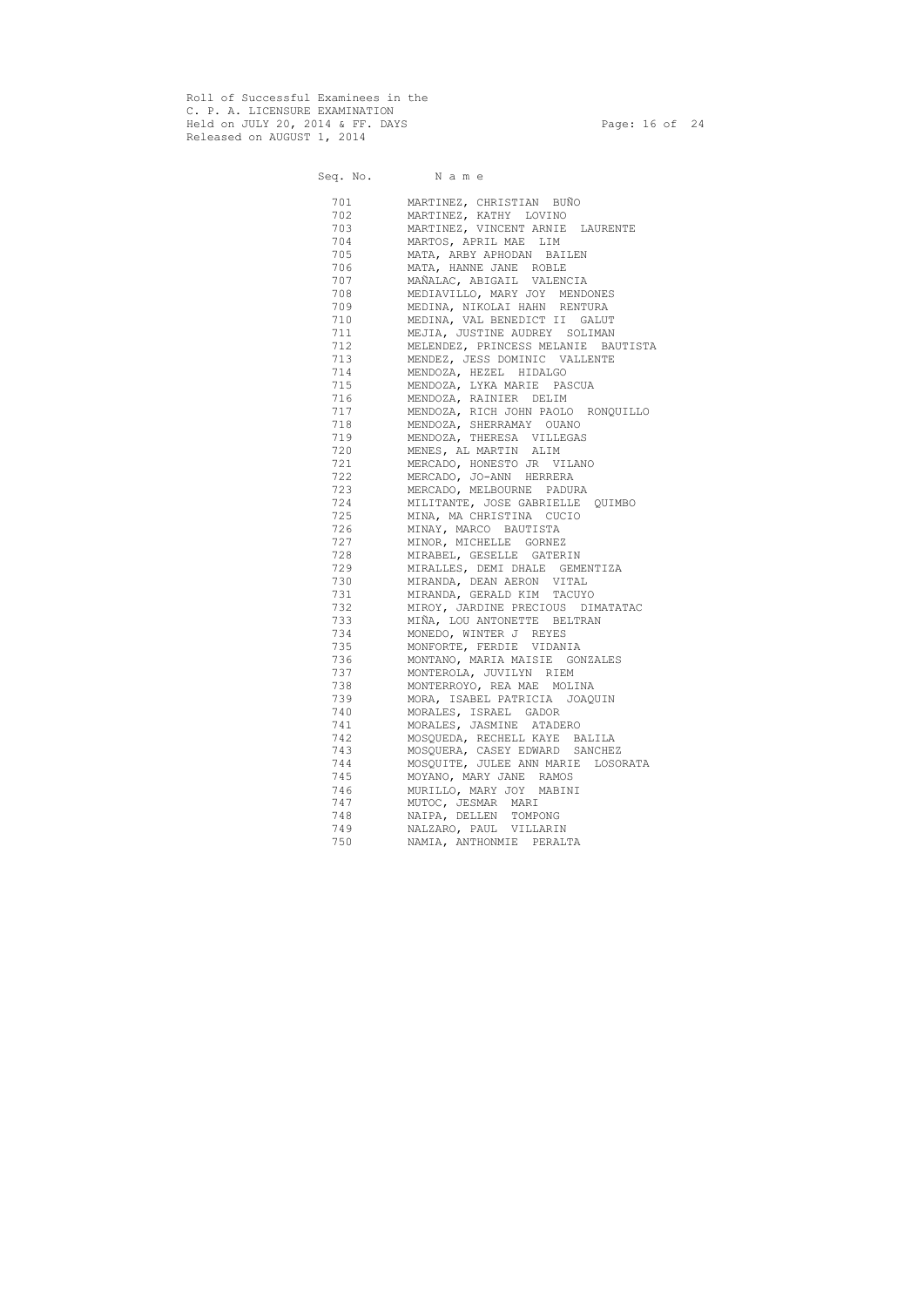Roll of Successful Examinees in the C. P. A. LICENSURE EXAMINATION Held on JULY 20, 2014 & FF. DAYS Page: 17 of 24 Released on AUGUST 1, 2014

Seq. No. Name 751 NARAG, JOYCEE CASTRO 752 NAVAL, THOMAS JOHN PEREZ 753 NAVARRO, ROWENA BOLAÑOS 754 NEMIR, KRISTINE JOY ENGLE 755 NEMIS, NERRISA VILLANUEVA 756 NEPOMUCENO, NOELLE AZUCENA 757 NERI, LEIZEL MONTERO 758 NGALOT, RAY HAMODI BALAGBIS 759 NGO, CHARMAINE MAE ROSE ONG 760 NGUJO, MONICA PEARL DAÑO 761 NICDAO, LOUISE ANGELICA VELASQUEZ 762 NIDO, MA EMERICA KIRSTINE SUPERIO 763 NINI, FIDEL RICO YCOT 764 NOCUM, MARGARITA MAY MARAYA 765 NONO, JERICO KIER GAAN 766 NOPUETO, CANDICE FAYE FIGUEROA 767 NOVICIO, FRANZEL RUTH MATIENZO 768 NUCUP, TWINKLE CUNANAN 769 NUDO, MA LEONORA DIONELA 770 OBOGNE, SARAH KRISELDA PAJENAGO 771 OCAMPO, ARIEL ANTONIO BUESING 772 OCAMPO, VINCENT CHESTER CUCIO 773 OLALO, WILSON JR MAGNO 774 OLANDAG, CHERRY ANN BARING 775 OLICIA, ARIANNE PLAZO 776 OLITOQUIT, VON CERAS 777 OLIVEROS, AIMEE NICOLE LOFRANCO 778 OMAR, JEZAM DOMINGO 779 ONG, KESHIA REYES 780 ONG, LEWELYNN MANGGAO 781 ONG, REAH SHANETTE NGIE 782 ORTIZ, PATRICK TAMONDONG 783 OZARAGA, MARIA REBECCA CHUA 784 PABLO, ALONA MARIE MURILLO 785 PABLO, DANIEL EZRA MACALALAD 786 PACAMALAN, EMMA NOLE PAGON 787 PADIZ, RENNIE ROSE CORTEZ 788 PADLAN, JUSTIN PAUL LOPEZ 789 PADUA, JHOANNA MICHAELA MENDOZA 790 PADUGA, BRENDANIL DELPOSO 791 PAGADOR, MILKA DAYANARA CARDENAS 792 PAGCALIWAGAN, GEE OBNIMAGA 793 PAGUYO, JOY FELLENOR FERNANDEZ 794 PAJARILLO, JHON MAR BARTOLATA 795 PAJARILLO, PRINCESS POSADAS 796 PALANCA, TROY JAMES RAÑOLA 797 PALMA, AIRA DENISE BELEN 798 PAMINTUAN, ANGEL JR PAYABYAB 799 PANELO, ROGELIO JR GUERZON 800 PANGANIBAN, VICTOR JAMES BRIONES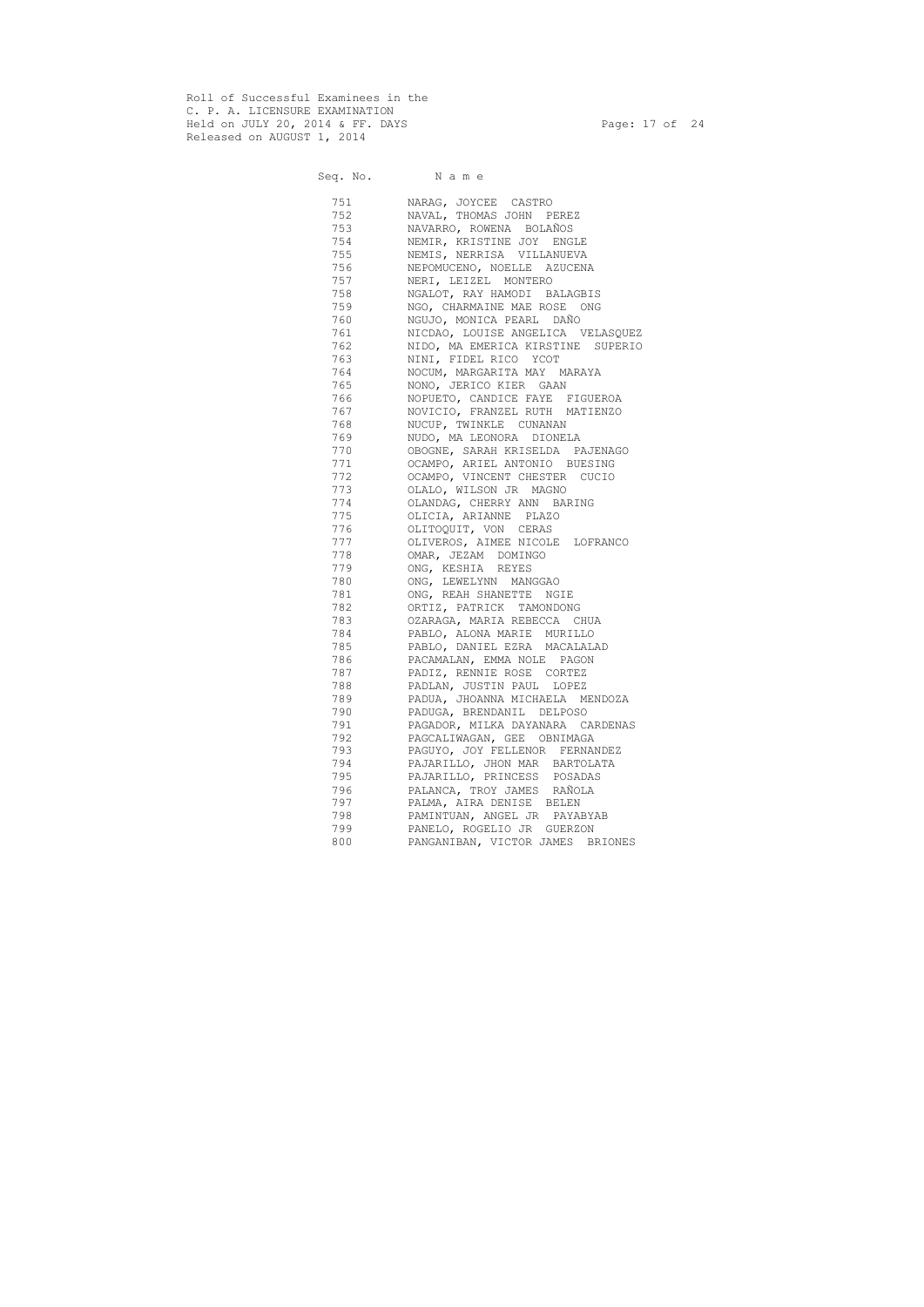Roll of Successful Examinees in the C. P. A. LICENSURE EXAMINATION Held on JULY 20, 2014 & FF. DAYS Page: 18 of 24 Released on AUGUST 1, 2014

Seq. No. Name

 801 PANGLIMA, SHIELA GARCINES 802 PANILAGAN, BERNARDA MANUGAS 803 PANTALETA, JORAIME OLIVEROS 804 PANTE, RODCEL JUSTIN DIMACULANGAN 805 PANUGAN, SARAH MAE ABABA 806 PANUNCIO, RONART JR ALEJANDRO 807 PAPISTOL, RAY SANCHEZ 808 PARCASIO, ROSE ANN MAMING 809 PAREDES, MARIA ALYSSA MENDOZA 810 PASCIOLES, ANA TAN 811 PASCUA, DARYL HARVEY BATE 812 PASCUA, JESSICA CORPIN 813 PASCUAL, MARK JOHN SANTOS 814 PASION, DANICA MIRANDA 815 PASU-IT, VIRNELL PALACA 816 PATATAG, SATURNINO JR SASUMAN 817 PATIGA, KIMBERLY DAGA 818 PAULE, MARY ANNE ADONAY 819 PAZ, ANGELINE DAWN FOLLOSO 820 PE, ELLA MAE SABUSAP 821 PELINIO, MERIELL VICTORIA 822 PENION, REY PARRONE 823 PERALTA, ANNELYN BIARES 824 PERALTA, DONNA FEBE ALIPIO 825 PEREZ, FAYE JENNIFER PASCUA 826 PEREZ, MARIA NIÑA MENDOZA 827 PERMEJO, JOSIEPHINE CLANZA 828 PESTILLOS, LANIE ERICA ACLAO 829 PEÑAFLOR, BRETT CYRUS GAURANA 830 PEÑAVERDE, BRAYAN CONCHADA 831 PIAS, REGINE MARIE BAYLE 832 PICARDAL, GEMJUNE TANGALIN 833 PICHAY, ARISTOTEL TUPPAL 834 PILAPIL, QUENNIE MAE APUNDAR 835 PINOS, JOANNE MEÑEZ 836 PINPIN, MARY KRISTINE PEREZ 837 PIOQUINTO, LARA MAE BAYNA 838 PIOY, REX RANDOLF MINDANAO 839 PIZARRO, ERROL PAOLO YANIT 840 PIÑEDA, JOHN MICHAEL ORILLO 841 POLICARPIO, EMILY SAN DIEGO 842 POLINTAN, MA RONA MADRID 843 PONCE, JIMMYBOY MOLINA 844 PONTERO, DARLENE VIENNA CALIMLIM 845 PORIO, ARMAN REYES 846 PORTERIA, RODENEL BONIT 847 POSADAS, MARJORIE KERR GADIL 848 POSTRE, JOMELLE ANDRIN 849 PRADO, JAMELA TOLEDANO 850 PRADO, JEGSY BARCELOS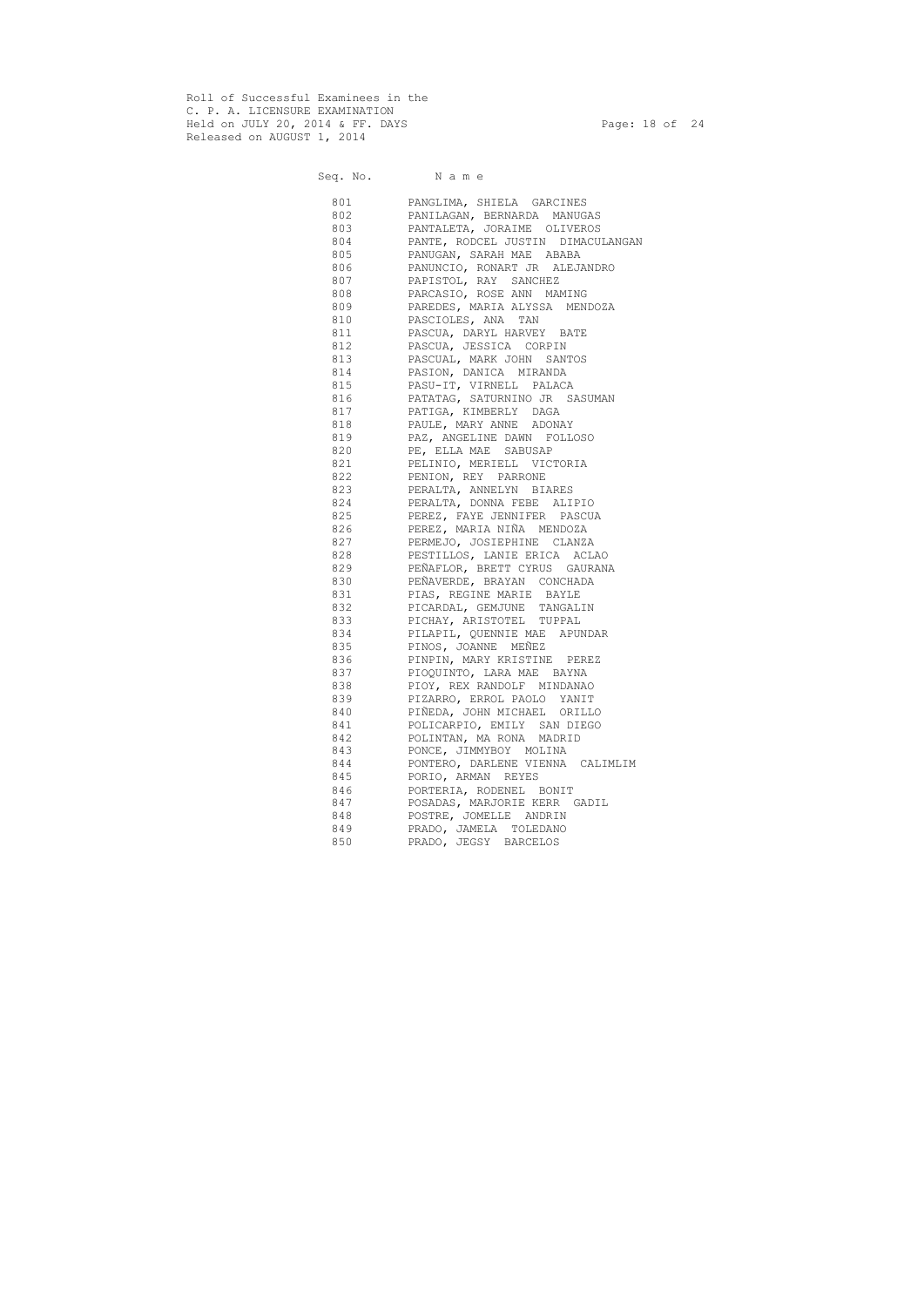Roll of Successful Examinees in the C. P. A. LICENSURE EXAMINATION Held on JULY 20, 2014 & FF. DAYS Page: 19 of 24 Released on AUGUST 1, 2014

Seq. No. Name 851 PRADO, MARJORIE ANN TORNIADO 852 PUA, RACHEL ANN SORIANO 853 PULIDO, CYD CHARISSE OCAMPO 854 PULVOS, ELGIE CAGBABANUA 855 PUNTAS, SERVILIZA OBILLOS 856 PUSING, MARISOL CRUZ 857 QUESADA, KATRINA MICAH GOZUM 858 QUIAMBAO, IVAN CARLO ROSARIO 859 QUIAO, MA JANEAN 860 QUIJADA, MA GABRIELLEN CASTOR 861 QUIJANO, RUTH ANTASUDA 862 QUIMPO, PRINCESS JOY GONZALES 863 QUINDASAN, DEYSABEL BALYAO 864 QUION, FEB MICHAEL POSERIO 865 QUIRANTE, RONALDO BULATAO 866 RABACAL, MILDRED MORA 867 RABAYA, JAY JOSHU MUEBLAS 868 RABINO, ORVILE PERDON 869 RADA, ERLSON ROBERT FABROS 870 RAGADIO, KELVIN JAY JUSTINIANO 871 RALLECA, BRYAN COLLADO 872 RAMOS, JAYVEE CARLO ARELLANO 873 RAMOS, KATHLEEN KAY CUARESMA 874 RAMOS, LAARNI PIANO 875 RAPUES, JOANNE CAMILLE BRINGAS 876 REALUYO, ARIANNE CAMILLE FRANCIA 877 REBOJA, LOU DELIANNE IDONG 878 REFORMADO, HONEY BELLE NUER 879 REGIDOR, DAN PAOLO HERNANDEZ 880 REGIS, JESSE BYL CANDA 881 REGULAR, JOVELYN CARERAS 882 RELACION, SHEENA MAE VILLARICO 883 RELATORRES, KIMBERLY LANGAMIN 884 REMANDABAN, APRIL HOPE DUMAYAC 885 REMOT, ROCHELLE SOLA 886 REQUIERME, GLADYS PONTILLAS 887 REQUIZO, VANESSA DANDIN 888 REY, SHEANALYN NOYNAY 889 REYES, ALDWIN REYNALDO DACAYO 890 REYES, MARIA CHRYSA ZOREEN APIL 891 REYES, NICK JERICO BANGCO 892 REYES, ROBERTO ROMALIO GAMILLA 893 REYES, SHERWIN XANDRO CHOU 894 REYNANTE, MARIA LUISA MIGUEL 895 RICAFORT, MARY ANN CLAIRE TERRADO 896 RICARTE, RAYMART BAAL 897 RIVERA, PEARLY MUSA 898 RIVERA, SHERILYN BUAN 899 RIVERO, DENNIS GARDE 900 RIVERO, ROWENA REGANIA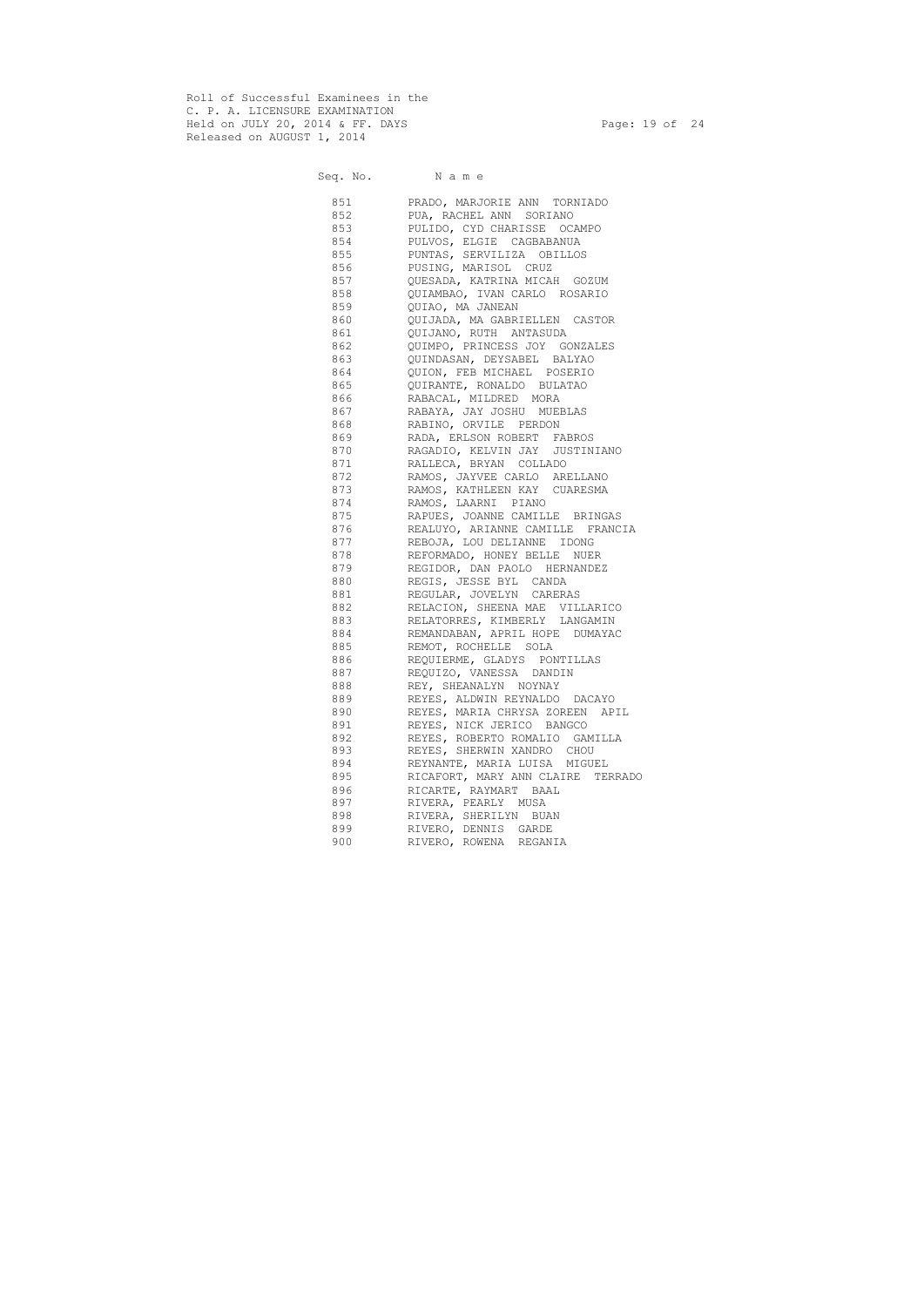Roll of Successful Examinees in the C. P. A. LICENSURE EXAMINATION Held on JULY 20, 2014 & FF. DAYS Page: 20 of 24 Released on AUGUST 1, 2014

Seq. No. Name 901 ROA, MARY ROSE SY 902 ROBEL, LEVI JANE GAGATE 903 ROCAMORA, LEA LAGO 904 RODELAS, ARON PARDILLA 905 RODRIGUEZ, KAREN BEATRIZE CRUZ 906 ROM, CLAUDINE ELLISE PEREZ 907 ROMANTICO, ROSEL ALBA 908 ROMARATE, SARAH JANE BASALO 909 ROMERO, EFREN JR AMA 910 ROQUE, CHARLENE SALAZAR 911 ROSALES, GELLIC ANNE CALIM 912 ROSIMA, SHANAIN ALCALA 913 RUEDAS, JEAN OPALLA 914 RUIZ, FRANKLIN REINIER GUIRRE 915 RULLAN, JASPER RR DEQUEÑA 916 RUMAUAC, AIZA PASCUA 917 RUSIANA, ANN KIRSTI MACARANDAN 918 SA, LUIGI VINCENT TAO-ON 919 SABAL, JOHN CHRISTIAN BALDOMERO 920 SABERON, YRENY ALBERCA 921 SABLAN, JESSELLE ALON 922 SABLAS, ROSEBERT VELASCO 923 SACAMAY, JONNAH JANE ABELLA 924 SACNANAS, RODEL EDIZA 925 SALAHID, GERARDO GLORIA 926 SALES, JEFFREY BENIPAYO 927 SALINAS, SCOTTIE SORIANO 928 SALOMSOM, JELLYVEL LUCEÑO 929 SALON, SHEM CULTURA 930 SALVADOR, MA JESSA GARCIA 931 SAMBA-AN, DONIE RAY PESIDAS 932 SAMIANO, ABBIE LYNN AGUIERO 933 SAMSON, DANA DANIELLE UY 934 SAN ANTONIO, RACHELL ANN CANDELARIA 935 SAN DIEGO, DANICA MARIE DELA CRUZ 936 SAN PEDRO, MARIA LOURDES SOLIMAN 937 SANCHEZ, CARMINA ABESAMIS 938 SANCHEZ, CHERRY ROSE RILLON 939 SANCHEZ, LADY LYN CELLEROS 940 SANCHEZ, MARIZ DIZON 941 SANCHEZ, MIKA ERICA PINCIL 942 SANTE, JEMABELLE MANUEL 943 SANTIAGO, JHOMEL MICHELLE TUNGOL 944 SANTOS, CZARINA ALISUAG 945 SANTOS, DARYLLE DELA CRUZ 946 SANTOS, DENISE RAQUEL GARCIA 947 SANTOS, HELEN II BALIOG 948 SANTOS, JEANNY KRISTIN ZARENO 949 SANTOS, MA AYESHA ANNE NAVARRO 950 SANTOS, MARK ANTHONY MACAGALING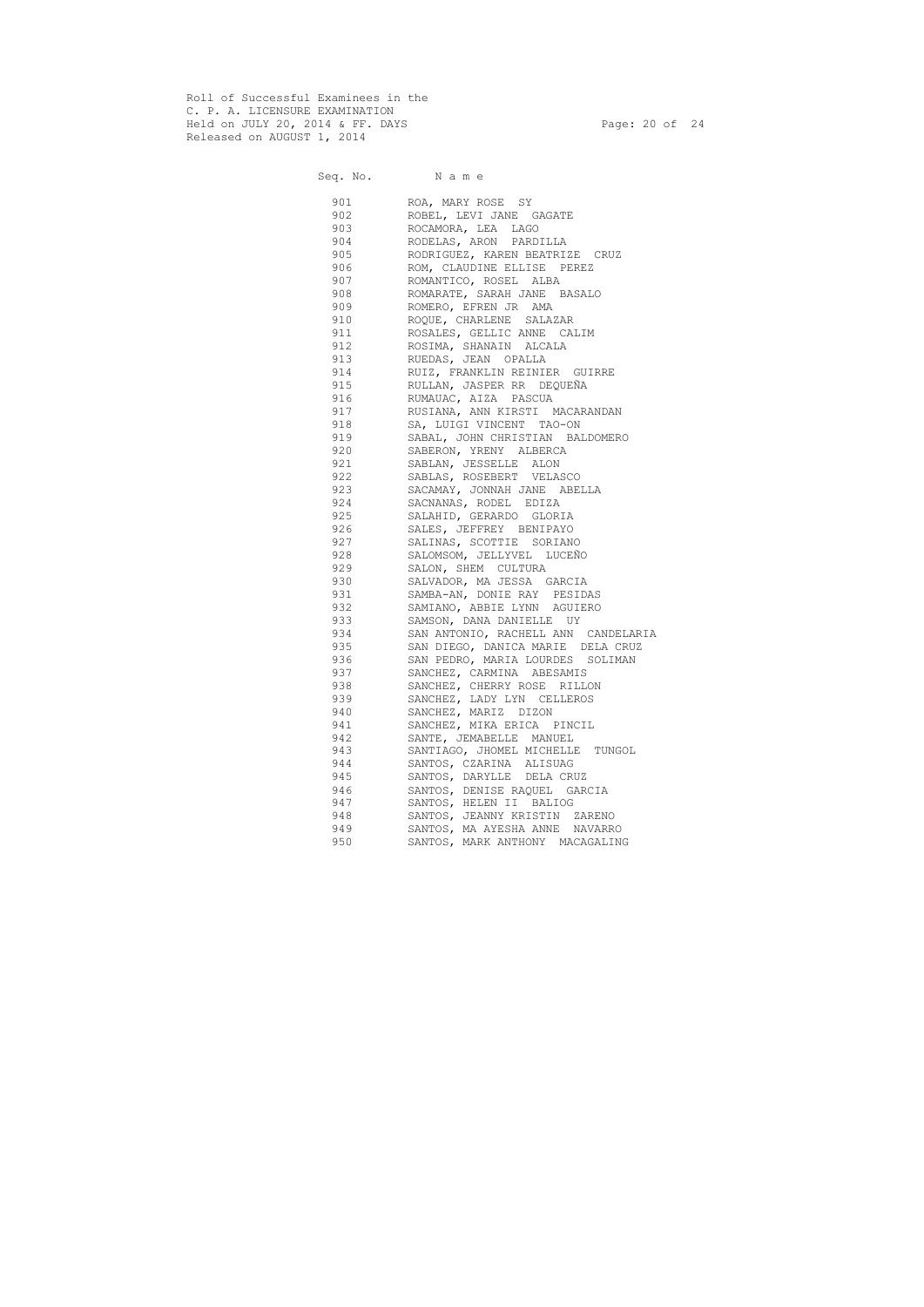Roll of Successful Examinees in the C. P. A. LICENSURE EXAMINATION Held on JULY 20, 2014 & FF. DAYS Page: 21 of 24 Released on AUGUST 1, 2014

Seq. No. Name

# 951 SANTOS, RENZ KARLO OLIVA 952 SAPALARAN, RAMON JONATHAN PELAGIO<br>953 SARCEDA, RUTH ASENCION 953 SARCEDA, RUTH ASENCION<br>954 SARIGUMBA, THOMAS ZACHAF SARIGUMBA, THOMAS ZACHARY PINEDA 955 SARMIENTO, LIEZL DE GUZMAN 956 SASAN, ROSE ANGELY RIPDOS 957 SASOCA, MOISES TOLENTINO 958 SASUTONA, JONALYN ROSEL 959 SAUMAT, RACCINI DOMAPIAS 960 SAYAT, RHYLE CLIFFORD LICAYAN 961 SEBASTIAN, JOSE GABRIEL CHICO 962 SENTORIAS, MARY ISABEL FUENTES 963 SEPE, ARIANNE EVE LAMOSTE 964 SERILO, TRZETRZELEWSKA QUIPANES 965 SERNICULA, REGINE MARIE FLORES 966 SERQUIÑA, MELODY GELOSO 967 SEÑORIN, ELLA MAE FABREGAS 968 SIA, MYLES PECAOCO 969 SIAO, ANNIBELLE CO 970 SILVA, MARITES CORNEJO 971 SILVERIO, ROCHELLE ANN AGPALO 972 SINGH, GINA EDORA 973 SINGUIT, FRANCES ANECITA YLANAN 974 SISON, MELANIE DEBAD 975 SITCHON, IRENE RECTO 976 SOLAIMAN, DIMASIRA JR DISOMIMBA 977 SOLANGON, JOHN RUSSEL FEDERICO 978 SOLIANO, JOHN GERARD BERING 979 SOLIDUM, PAUL JENIO URQUIOLA 980 SOLIS, ARLENE SANTELICES 981 SOLIS, BIANCA MARIE DUNGO 982 SOLON, FATIMA GUIÑARES 983 SOMIDO, JOHANNE RUBY MALICAY 984 SONGCUAN, OLIVER LINDA 985 SOPELARIO, NERISSA VALBUENA 986 SORIANO, EDSON DAMOSLOG 987 SORIANO, MARA JESSICA MENDOZA 988 STA ANA, LEOVELL BUSTILLOS 989 STO DOMINGO, CAMILLE GARROVILLAS 990 STO DOMINGO, JEFF REY TORMES 991 SUASIN, JAMES PIÑERO 992 SUIZO, PEARLYN JOY WATIN 993 SULIT, MARK JEFFERSON CHAVEZ 994 SUMAGANG, MICHAEL PANER 995 SUMALINOG, JOYCE DIANE CABILSO 996 SUNQUIT, GRACE BASTA 997 SUSTIGUER, ADRIENNE MAE ILDEFONSO 998 SUYO, CHARMAINE IRISH TORNO 999 SY, MA CRISTINA GRACE TORRANO 1000 SYJUCO, JALENE OCHAVILLO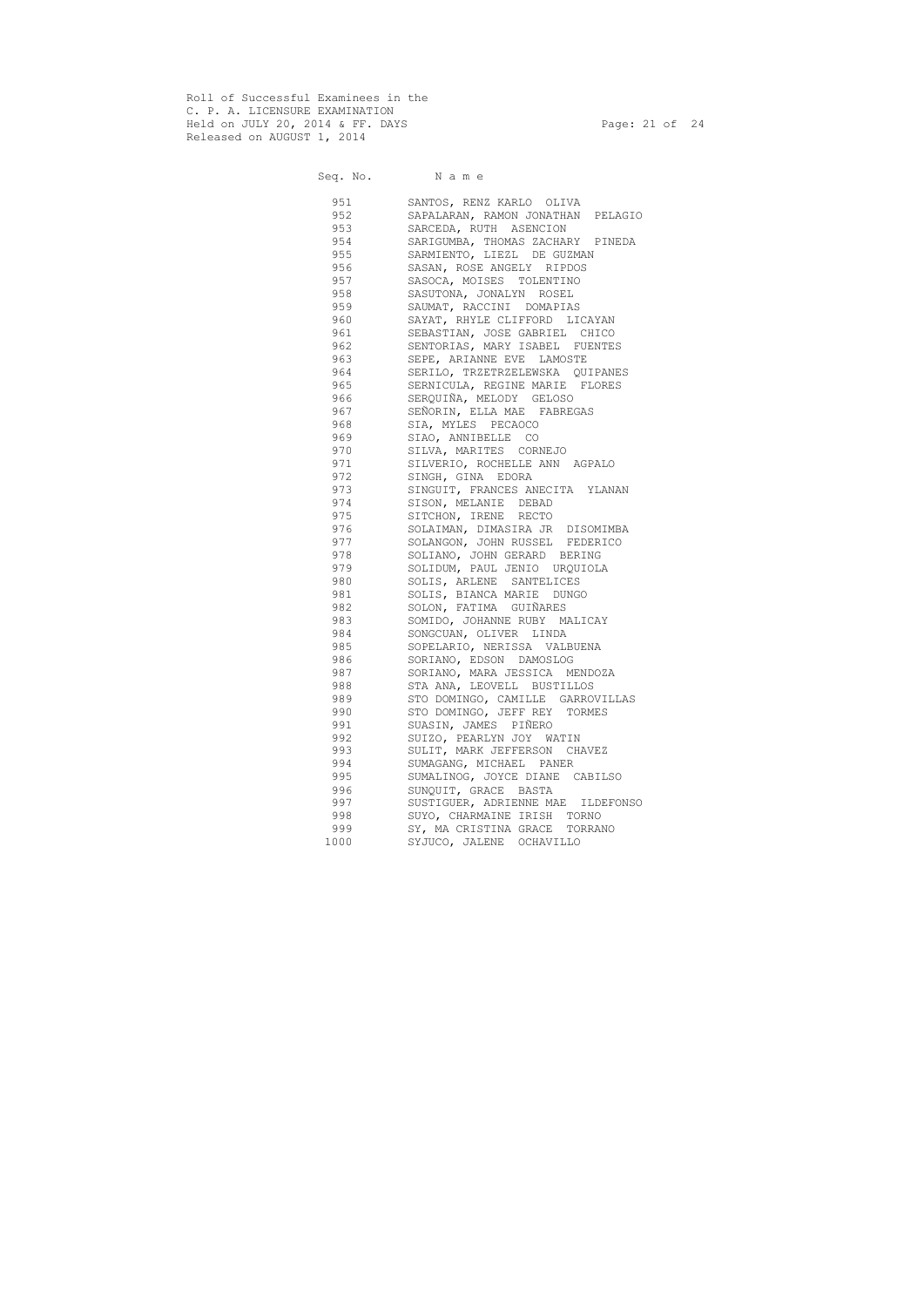Roll of Successful Examinees in the C. P. A. LICENSURE EXAMINATION Held on JULY 20, 2014 & FF. DAYS Page: 22 of 24 Released on AUGUST 1, 2014

Seq. No. Name

 1001 TABAJONDA, FRANCIS MACTAL 1002 TABORA, JESSY ANN ANDAYA 1003 TAC-AN, GERALD BAUGBOG 1004 TACHIKAWA, HIROFUMI JR EMETERIO 1005 TAGUM, MARY ANTONETTE ROBLES 1006 TALAMAYAN, JONATHAN NALICA 1007 TALARO, MA CONELYN PABELLAN 1008 TALITE, LOUIE ALINGASA 1009 TAMAYO, ANGELIE ROMANO 1010 TAMETA, PRINCES MEL DIMAPILIS 1011 TAMIO, MARIE LORENDA BAITO 1012 TAMONDONG, VENUS MALAYO 1013 TAMPOS, JELREEN ANN IBARDOLAZA 1014 TAN, CHRYSTAL MAUREEN CAWILI 1015 TAN, SHIERON VEDA HENSON 1016 TANATO, JOHN PAUL DEGUMA 1017 TANILON, JELA MAE MAMIGO 1018 TARUC, KIM GENETA 1019 TAUSA, GLADYS MALINAO 1020 TAYABAS, JANINE PALOMARES 1021 TECSON, JEROMME JR BARITE 1022 TEGUI-IN, SOFIA FRANCES ASTUDILLO 1023 TELOSA, JAN EMMET NEPOMUCENO 1024 TIBALAO, ANA JASMIN DABU 1025 TILBE, LORETO JR PAJARITO 1026 TIMPOG, JULIE ANN CABUG 1027 TIO, RENEE CHRISTINE ROSALES<br>1028 TOBIAS, PRECIOUS ABIGAIL MENI 1028 TOBIAS, PRECIOUS ABIGAIL MENDOZA 1029 TOCMO, CHERELYN CAMINADE 1030 TOGÑO, REYMARK ANTONIO 1031 TOLEDANO, MARIA SALVE REINA CABRERA 1032 TOLENTINO, RHODERICK SAGUN 1033 TOM, JACQUELINE ROSE VINUYA 1034 TORALBA, CORA MERIAN CALDERON 1035 TORRES, AMMAFEL LAY TICAR 1036 TORRES, FELIMYN NORREN CATIMBANG 1037 TORRES, JAYCEL CRISTINE LESCANO 1038 TORRES, JERIC PAUL BICARME 1039 TORRICER, FRIEDRICK NIKOLAI LADIA 1040 TRIA, NIÑO JEMERALD REÑOSA 1041 TRINIDAD, CEDRIC KARLO DELOS SANTOS 1042 TUGADO, GLYNN JULY PATRIMONIO 1043 TUMALA, AILEEN SAN ROQUE 1044 TUPAS, RHAIZA CLARENCE ESPENIDO 1045 TUPAZ, IRENEO JR ROMERO 1046 TURANO, JOANA ANGELA CULLA 1047 TURINGAN, IVERN RENZ ADAMS RED 1048 TY, EMMANUEL LEGASPI 1049 UBAS, AARON JAMES CORTES 1050 UBATAY, JANINE LEGATIS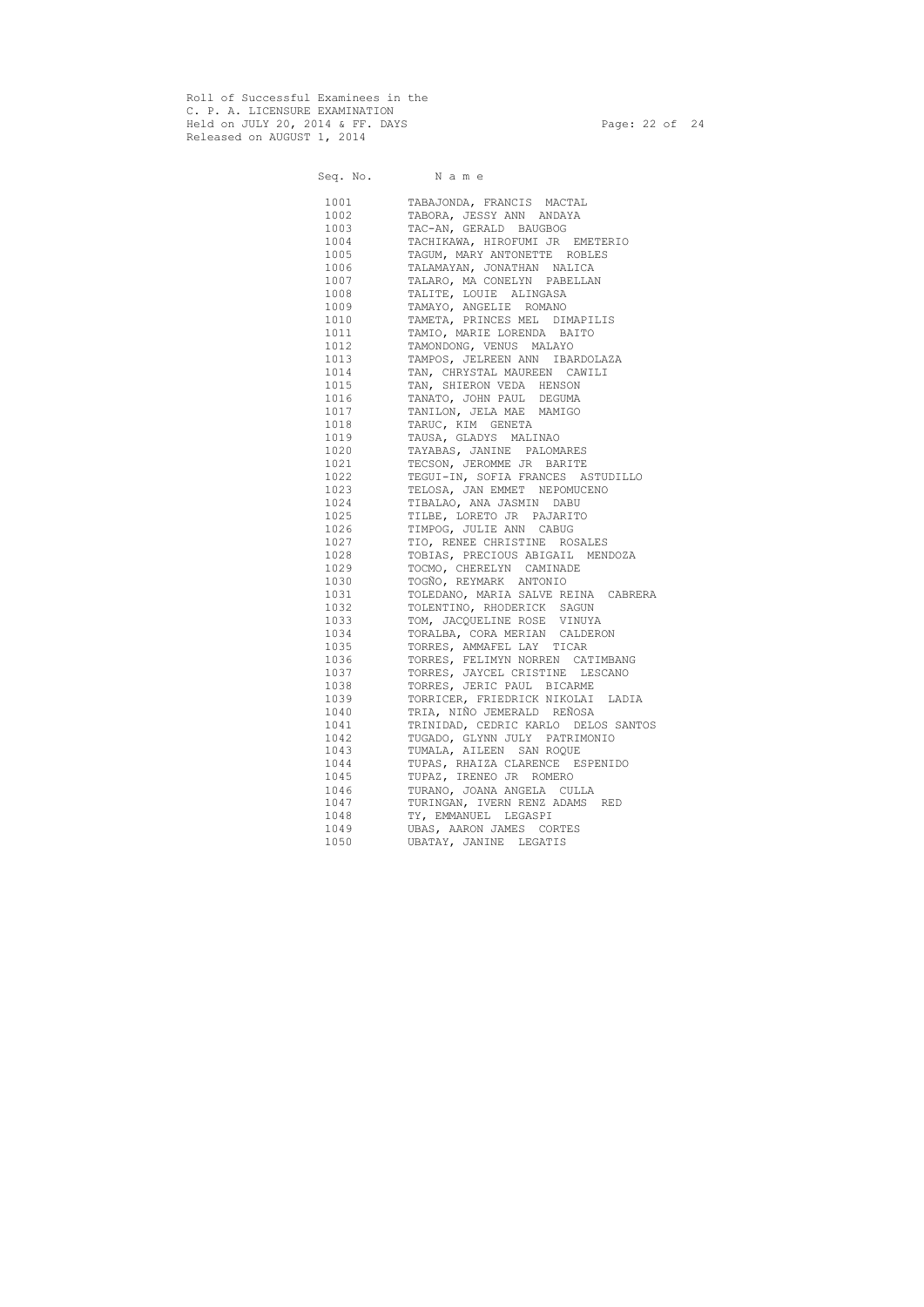Roll of Successful Examinees in the C. P. A. LICENSURE EXAMINATION Held on JULY 20, 2014 & FF. DAYS Page: 23 of 24 Released on AUGUST 1, 2014

Seq. No. Name 1051 ULBENARIO, MA MARIZA OSANO 1052 UY, CARESS ISHMAIAH PATALINGHUG 1053 UY, MARIE KATHLEEN KHO 1054 UY, RIO MEI LUNGUB 1055 VALDEZ, JENYA DAN DIONIO 1056 VALDEZ, KARMINA ANN LYN ALEJO 1057 VALE, LIZA MARIE LOBOS 1058 VALENCIA, ARNIELYN ALPUERTO 1059 VALERA, REAH MARZAN 1060 VASQUEZ, DEBORAH CARINGAL 1061 VELASCO, APRILYN MIRANDA 1062 VELASCO, JOSE CHRISTOPHER ENRIQUEZ 1063 VELASCO, RAGLOR BEA CENTENO 1064 VENTULA, MICHAEL SALADORES 1065 VENZON, AILEEN JOY GUTIERREZ 1066 VERACRUZ, JANNAH LOIS HERMOSO 1067 VERDEJO, ARLYN PORNILLOS 1068 VICENTE, JOHN IAN AQUINO 1069 VICENTE, MICHELLE QUINSAY 1070 VICENTILLO, JESSEL LYKA AGUINALDO 1071 VILLABEZA, CHRYSTAL FAYE RAMOS 1072 VILLACURA, JERALY NOVA ORDEÑIZA 1073 VILLAJUAN, JOHN ALBERT SAMONTE 1074 VILLALVA, LUTHOR ACE CAPUCHINO 1075 VILLANUEVA, HAIDEE LIZA ANIBAN 1076 VILLANUEVA, JOHN FIEL DUEÑAS 1077 VILLANUEVA, MA ANNIL LABACLADO 1078 VILLANUEVA, MA ESTHER MOPIA 1079 VILLANUEVA, MARITESS SANTOS 1080 VILLAROSA, MILAGROS MAE BENZON 1081 VILLEGAS, JULIUS JOHN CORNEL 1082 VILLEGAS, REGY JOY GAUDIA 1083 VILLENA, DANIEL ENRICO PORTUGAL 1084 VILORIA, EDELEEN ADOR 1085 VINCULADO, SERVANDO JR CLAVEROL 1086 VIOLA, FRANCES MAITIE II CAMILON 1087 VISTA, ERICA MAE CLARIDADES 1088 VIZCARRA, MARIA CONCEPCION PINEDA 1089 VIZON, ARPEE LEW CALLANTA 1090 YADAO, JOSEPH VINCE LUCERO 1091 YAMBAO, JOELAURICE FAVORITO 1092 YANG, KAREN ANN LUZ 1093 YAP, JOSEPH KEVIN GAIT 1094 YAPENDON, JOSEPH TIPON 1095 YATAR, MARIA THERESA MAE QUISMUNDO 1096 YECLA, SHARMANE REYES 1097 YEO, NATALIE JANE LIM 1098 YNION, FRED JR SUIZO 1099 YPIL, JADIE MARIE ENRIQUEZ 1100 YU, RALPH SAMUEL TIU